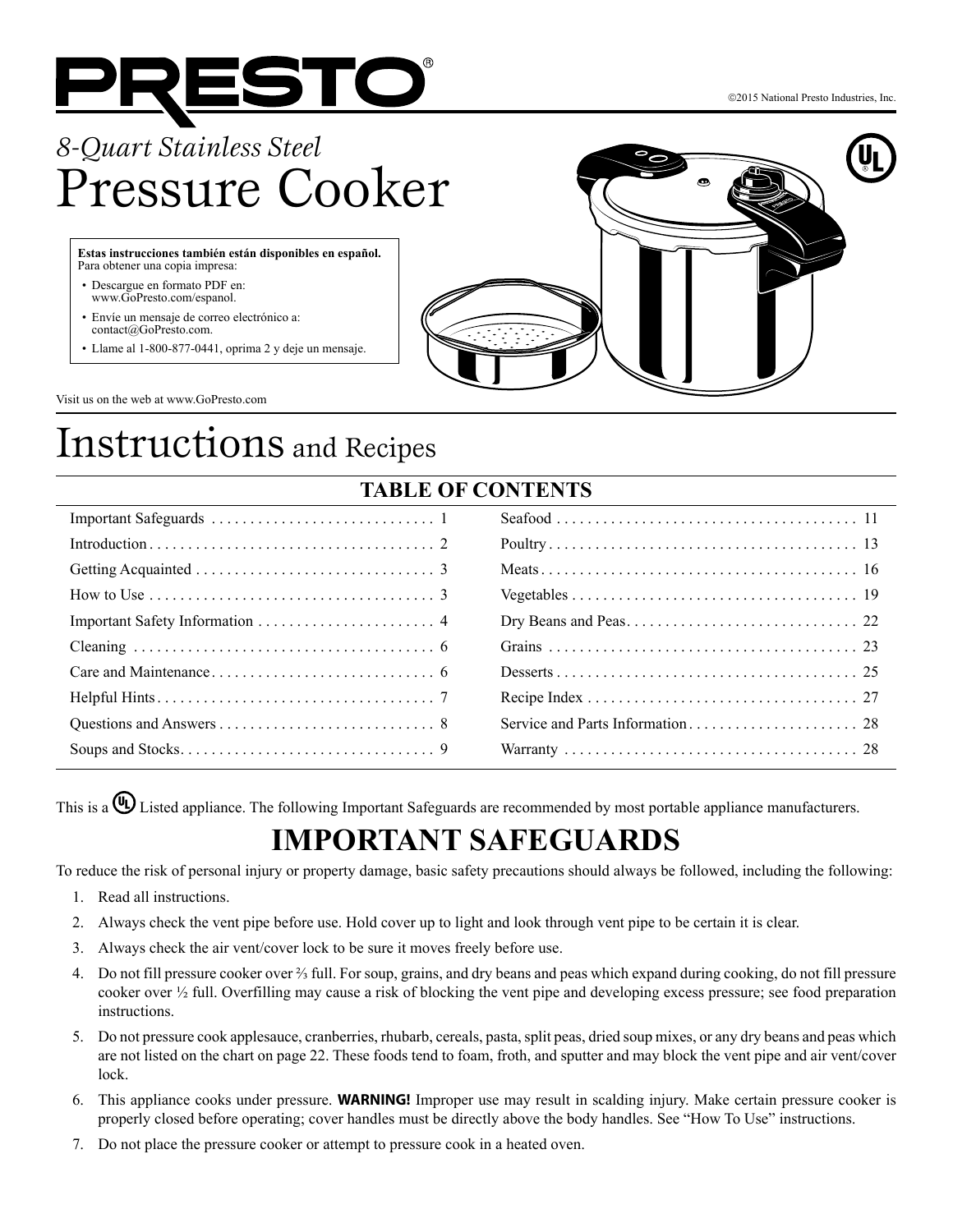- 8. Extreme caution must be used when moving a pressure cooker containing hot liquids. Do not touch hot surfaces. Use handles or knobs.
- 9. Do not open pressure cooker until the unit has cooled and all internal pressure has been released, air vent/cover lock has dropped, and no steam escapes when the pressure regulator is removed. If the handles are difficult to push apart, this indicates that the cooker is still pressurized —do not force it open. Any pressure in the cooker can be hazardous. See "How To Use" instructions.
- 10. To ensure safe operation and satisfactory performance, replace the overpressure plug every time you replace the sealing ring or sooner if it becomes hard, deformed, cracked, worn, or pitted. It is recommended that the sealing ring and overpressure plug be replaced at least every two years. Use only genuine Presto® replacement parts.
- 11. Close supervision is necessary when the pressure cooker is used near children. It is not recommended that children use the pressure cooker.
- 12. When normal operating pressure is reached, you will hear and/or see a steady flow of steam releasing from the pressure regulator. Lower the heat as necessary to maintain a very slow, steady flow of steam from the pressure regulator. If the heat is not lowered, excess steam will escape, liquid will be evaporated, food may scorch, and the cooker may be damaged.
- 13. **WARNING!** Do not use pressure cooker on an outdoor LP gas burner or gas range over 12,000 BTU's.
- 14. Do not use this pressure cooker for other than intended use.
- 15. Do not use this pressure cooker for pressure frying with oil.

## **SAVE THESE INSTRUCTIONS**

THIS PRODUCT IS FOR HOUSEHOLD USE ONLY.

### **INTRODUCTION**

Welcome to the world of pressure cooking. With your new Presto® Pressure Cooker, you'll discover how fast and easy it is to prepare a wide variety of delicious foods—especially foods that emphasize good health and nutrition along with good taste.

The pressure cooker is perfect for the way we live and eat today. It's ideal for preparing many of the lighter foods that help keep us healthy and fit. It preserves flavors and nutrients, tenderizes leaner cuts of meat and, best of all, it cooks foods three to ten times faster than ordinary cooking methods. And, it's even possible to cook several foods in the pressure cooker at the same time without the flavors intermingling.

We have included recipes for some traditional family favorites that are especially well suited to the many advantages of pressure cooking. For your convenience, we have also provided nutritional information for all of the recipes in this book. To help get started with your new pressure cooker, be sure to read the "Getting Acquainted" section beginning on page 3.

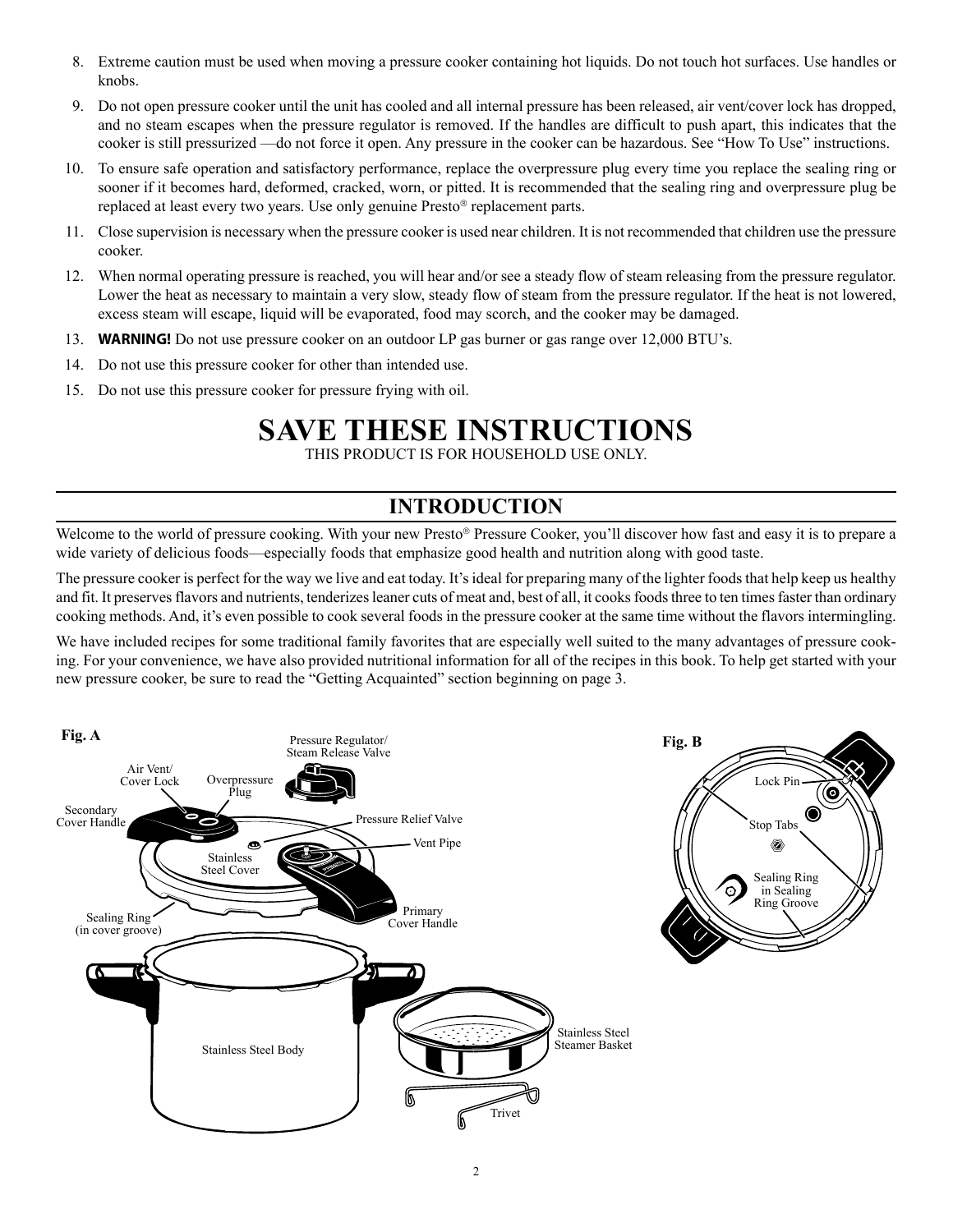### **GETTING ACQUAINTED**

Your pressure cooker is like a saucepan with a very special cover that locks in place. Air is automatically exhausted and steam is sealed inside creating pressure within the unit. Under pressure, internal temperatures in the cooker are raised above the normal boiling point of water, causing foods to cook faster. At 15 pounds of pressure, a temperature of 250°F (121°C) is reached inside the pressure cooker. These higher temperatures speed cooking and the moist steam atmosphere tenderizes meats naturally.

It is important to become familiar with the various parts of the pressure cooker (Fig. A, page 2) and to read the "How To Use" section below before using the unit for the first time.

Before the first use, remove the sealing ring (Fig. B, page 2) by simply pulling it out of the inside rim of the cover. Wash sealing ring, cover, body, trivet, and steamer basket (Fig. A) in hot, sudsy water to remove any packaging material and white manufacturing lubricant. Rinse all parts with warm water and dry. Replace the sealing ring, being careful to fit it under the stop tabs and the lock pin (Fig. B) which are located on the inside rim of the cover.

### **HOW TO USE**

To assure the very best results every time, carefully follow these step-by-step instructions for pressure cooking. You may find it helpful to refer back to Fig. A on page 2.

 1. Prepare ingredients according to the directions in the pressure cooking recipe you have selected. If a larger quantity is desired, you may double ingredients. Be sure not to overfill the pressure cooker (see page 4 for guidance on filling).

Pour liquid into the cooker body, as specified in the recipe or timetable. This liquid is usually water. However, some recipes will call for other liquids, such as broth, juice, or wine.

 2. Place the trivet and steamer basket into the cooker, if called for in the recipe (see "Helpful Hints" on page 7 for guidance on when to use). If using the trivet, position it in the cooker so the loop ends are towards the bottom of the cooker (Fig. C).













- 
- 3. **IMPORTANT:** Look through the vent pipe to make certain that it is clear before placing the cover on the cooker body (Fig. D). See safety information on page 5. If blocked, clean as described on page 6, step 4.

Place the cover over the body (Fig. E), aligning the  $\nabla$  mark on the cover with the arrow on either of the body handles. Move the cover handle slightly until the cover drops into position.

- 4. Close the cover securely by rotating it clockwise until the cover handles are directly above the body handles. **The pressure cooker is completely closed when the cover handles are directly above the body handles (Fig. F).** Do not try to rotate it beyond this point.
- 5. Place the pressure regulator on the vent pipe and rotate clockwise until the lever on the regulator is aligned with the pressure arrow (Fig. G). **NOTE:** It may be necessary to apply slight pressure when positioning the regulator on the vent pipe to seat it properly.
- 6. Position the pressure cooker on your stove. If your stove is electric coil or smooth top, use the largest element, making sure the element does not extend more than one inch out from the cooker bottom.

Using a high heat setting on your stove, begin heating the pressure cooker. As pressure is building, a small amount of steam will be released from the pressure regulator. You will know your cooker has reached 15 pounds pressure when you hear and/or see a steady flow of steam releasing from the pressure regulator.

**NOTE:** The air vent/cover lock may move up and down a few times when cooking first begins as it automatically exhausts air from the pressure cooker. Steam will be noticeable. This is normal. When pressure begins to build, it slides up, locking the cover on. Once the cooker has sealed, the air vent/cover lock will remain in the up position until pressure is released (Fig. H, page 4).

 7. Cooking time begins when you hear and/or see a steady flow of steam releasing from the pressure regulator. Lower the heat as necessary to maintain a very slow, steady flow of steam and cook for the length of time indicated in the recipe or cooking chart. If excess steam is allowed to escape, too much liquid will evaporate and food may scorch. Never leave your pressure cooker unattended at high heat settings. It could boil dry, overheat, and cause damage to the pressure cooker.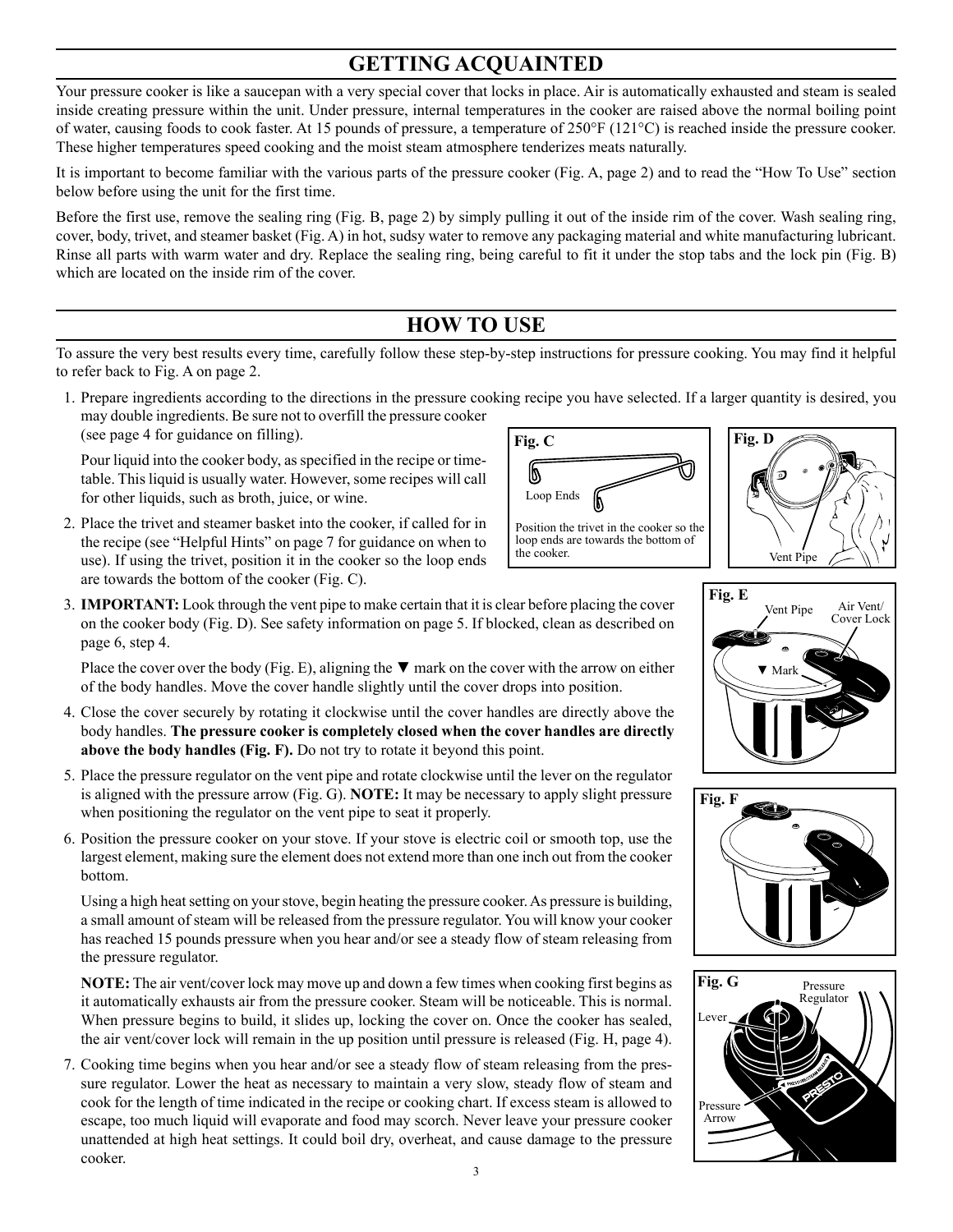and/or food particles being simultaneously released with the steam. If this occurs, turn the pressure regulator/steam release valve clockwise until the lever on

the regulator is aligned with the pressure arrow. Steam, liquid, and food will no longer be released. Finish reducing pressure quickly by cooling cooker under a running water faucet or pouring cold water over it until pressure is completely reduced. Pressure is completely reduced when the air vent/cover lock has dropped.

After removing cover, look through the vent pipe to make sure it is clear. If it is blocked or partially blocked, clean it with a small brush or pipe cleaner (see page 6).

- B) Cool cooker under a running water faucet or pour cold water over it until pressure is completely reduced. *NOTICE:* Do not set hot cooker in a sink that is not heat resistant as it could damage the sink. Pressure is completely reduced when the air vent/ cover lock has dropped. If the air vent/cover lock remains in its raised position, there is still pressure inside the pressure cooker. Continue to cool until the air vent/cover lock drops.
- 10. After pressure has been completely reduced, remove the cover. To open the cover, turn it counterclockwise until the ▼ on the cover aligns with the arrow on either of the body handles. Then, lift the cover toward you to keep any steam away from you. If the cover turns hard, there still may be some pressure in the unit. **Do not force the cover off.** Continue to cool the pressure cooker until the air vent/cover lock has dropped and the cover turns easily. Remove the pressure regulator.
- 11. If you have used the steamer basket, use pot holders to grab the two handles on the sides of the steamer basket and carefully lift the basket out of the cooker. Food is ready to serve.
- 12. Your pressure cooker is now ready to clean. Follow the cleaning instructions on page 6.

### **IMPORTANT SAFETY INFORMATION**

Cooking under pressure enables you to prepare food both quickly and deliciously. If used properly, your pressure cooker is one of the safest appliances in your kitchen. To ensure safe operation, make sure you always observe the following simple rules whenever you use the pressure cooker:

 1. **Never overfill the pressure cooker.** The pressure regulator is designed to maintain cooking pressures at a safe level. It relieves excess pressure through the vent pipe as a very slow, steady flow of steam escapes. Many foods tend to expand when cooked. If the cooker is overfilled, expansion of food may cause the vent pipe to become blocked or clogged. In the event that the vent pipe becomes blocked, there are two **Fig. J**

Do not fill the cooker more than <sup>3</sup>/<sub>3</sub> full when cooking most foods. When cooking foods that foam, froth, or expand, such as rice, grains, dry beans and peas, or foods that are mostly liquid, such as soups, never fill the cooker more than ½ full.

backup safety devices which are intended to release excess pressure: the pressure relief valve and the overpressure plug. It is possible, however, to block them as well if the cooker is overfilled.

 For your convenience, both the ⅔ and ½ full levels are marked by indentations on the side of the pressure cooker body (Fig. J). The upper marking indicates the ⅔ full level and the lower the ½ full level. In addition, in each section of the recipes you will find instructions on the maximum fill level for each type of food.

**REMINDER:** When cooking any food, do not let any portion extend above the maximum fill mark. When cooking rice, grains, dry beans and peas, soups, and stews, the cooker should never be more than ½ full.

 8. When cooking time is complete, turn off burner. If using an electric stove, remove pressure cooker from burner. *NOTICE:* Lift pressure cooker to remove it from burner. Sliding cookware can leave scratches on stovetops. **Fig. H**

 9. Reduce pressure according to the recipe or timetable instructions. If the instructions say "Let the pressure drop of its own accord," set the pressure cooker aside to cool until pressure is completely reduced.

If the instructions state, "Cool cooker at once," you can release pressure safely using either of the following quick cool methods:

A) Turn the pressure regulator/steam release valve counter-clockwise

be rapidly released.







Position. No Pressure in Unit.

Air Vent/Cover Lock in UP Position. Pressure in Unit.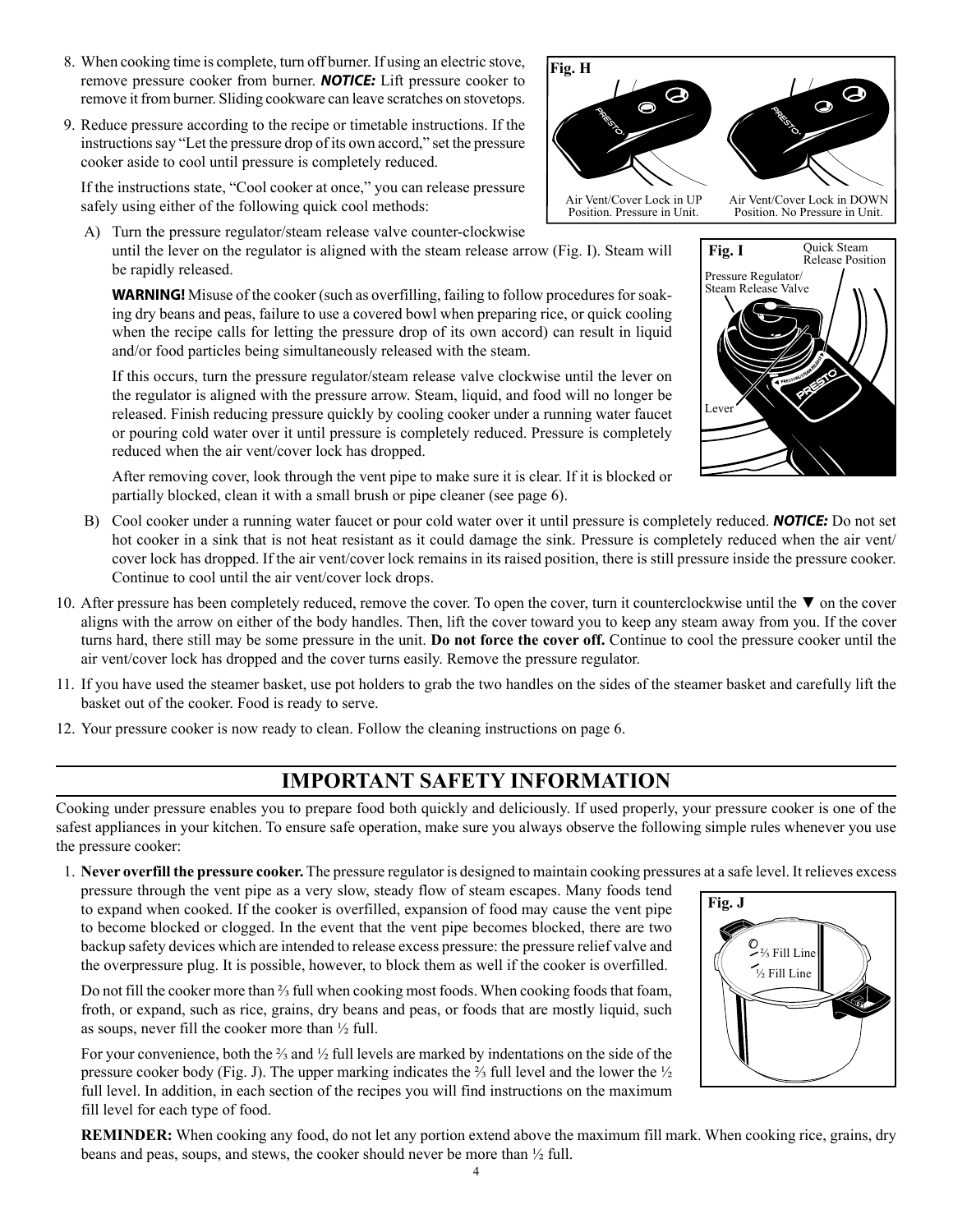- 2. **Never pressure cook applesauce, cranberries, rhubarb, cereals, pasta, split peas, dried soup mixes, or dry beans and peas**  which are not listed in the chart on page 22. These foods expand so much as a result of foaming and frothing that they should never be cooked under pressure.
- 3. **Always add cooking liquid.** If an empty pressure cooker is left on a hot burner or if a cooker boils dry and is left on a heated burner, the cooker will overheat excessively causing possible discoloration and/or damage to the cooker.
- 4. **Always look through the vent pipe before using the cooker to make sure it is clear.** If the vent pipe is blocked, it cannot function as it should and thus cannot relieve excess pressure. Pressure may then build to unsafe levels. To clean the vent pipe, see page 6.
- 5. **Always fully close the pressure cooker.** The cooker is fully closed when the cover handles are directly above the body handles. Your pressure cooker has specially designed lugs on the cover and body which lock the cover in place when the cooker is fully closed. However, if the cooker is not fully closed, the lugs cannot lock the cover onto the body. It's possible that pressure could build inside the cooker and cause the cover to come off and result in bodily injury or property damage. Always be sure the cover handles are directly above the body handles (see Fig. F, page 3). Do not turn past handle alignment**.**
- **6.** W**ARNING! Never open the cooker when it contains pr**essure. The air vent/cover lock provides a visual indication of pressure inside the cooker. When it is up, there is pressure. When it is down, there is no pressure in the cooker and it can be opened. If the pressure cooker is opened before all of the pressure is released, the contents of the cooker will erupt and could cause bodily injury or property damage.
- 7. **Respond to a warning from the pressure relief valve.** The pressure relief valve is a warning device that is designed to provide both visual (the cap lifts and steam comes out the sides) and audio (a fast, steady release of steam, often times accompanied by a continuous unpleasant sound) signals to indicate that the vent pipe has been blocked and is no longer regulating pressure and there is excessive pressure in the cooker.

If you see and/or hear either of these signals, immediately turn off the burner. Do not move the cooker. Instead, allow pressure to drop of its own accord. When there is no pressure in the cooker (see #6 above), remove the pressure regulator from the cover, open the cooker, and clean the vent pipe (see page 6).

**NOTE:** Do not operate the cooker again until you have replaced the pressure relief valve. The high pressure which triggered the release may have contaminated the valve with food particles, which could prevent it from acting as a warning and a backup pressure relief valve if the vent pipe is plugged again.

Remember a plugged vent pipe is a result of user error.

- **Never** overfill the cooker (see page 4, #1).
- **Never** cook the foods listed in #2 above in a pressure cooker.
- Always follow the special procedures when cooking rice, grains, and dry beans and peas (see #11 below).
- 8. **Never tamper with the internal components of the pressure relief valve.** The pressure relief valve is a very sensitive part and can be easily damaged. When replacing the pressure relief valve, the entire part must be replaced.
- 9. **Replace the sealing ring if it becomes hard, deformed, cracked, worn, pitted, or soft and sticky.** The sealing ring provides a pressure tight seal between the cover and stainless steel body. The sealing ring needs to be in good condition to function properly. **WARNING!** Failure to replace the sealing ring when it is hard, deformed, cracked, worn, pitted, or soft and sticky could result in bodily injury or property damage. *It is recommended that the sealing ring be replaced every two years.*
- 10. **Replace the overpressure plug if it is hard, deformed, cracked, worn or pitted, or when replacing the sealing ring.** The overpressure plug is designed to relieve excess pressure by releasing from the cooker cover in the event that both the vent pipe and pressure relief valve are blocked.

The overpressure plug is made of rubber, and when new, is soft and pliable. Over time, depending on the frequency and type of use, rubber becomes hard and inflexible. When hard and inflexible, the overpressure plug loses its ability to act as a secondary pressure relief valve. It should be replaced immediately. *It is recommended that the overpressure plug be replaced every two years.*

Should the overpressure plug ever be forced out of the cover due to excess pressure while cooking, it is important to call the Test Kitchen at 1-800-368-2194. **Do not attempt to use the released overpressure plug.**

11. **Always follow special procedures found in the instruction book when pressure cooking rice, grains, and dry beans and peas.** During cooking, dry beans and peas tend to froth and foam which could cause the vent pipe to become blocked. Therefore, dry beans and peas need to be soaked and cooked according to instructions on page 22.

Using this method will minimize foam during cooking. Like dry beans and peas, rice and grains tend to froth and foam during cooking; therefore, to contain foaming and frothing during the cooking period, rice and grains must be prepared in a bowl in the pressure cooker according instructions on page 23.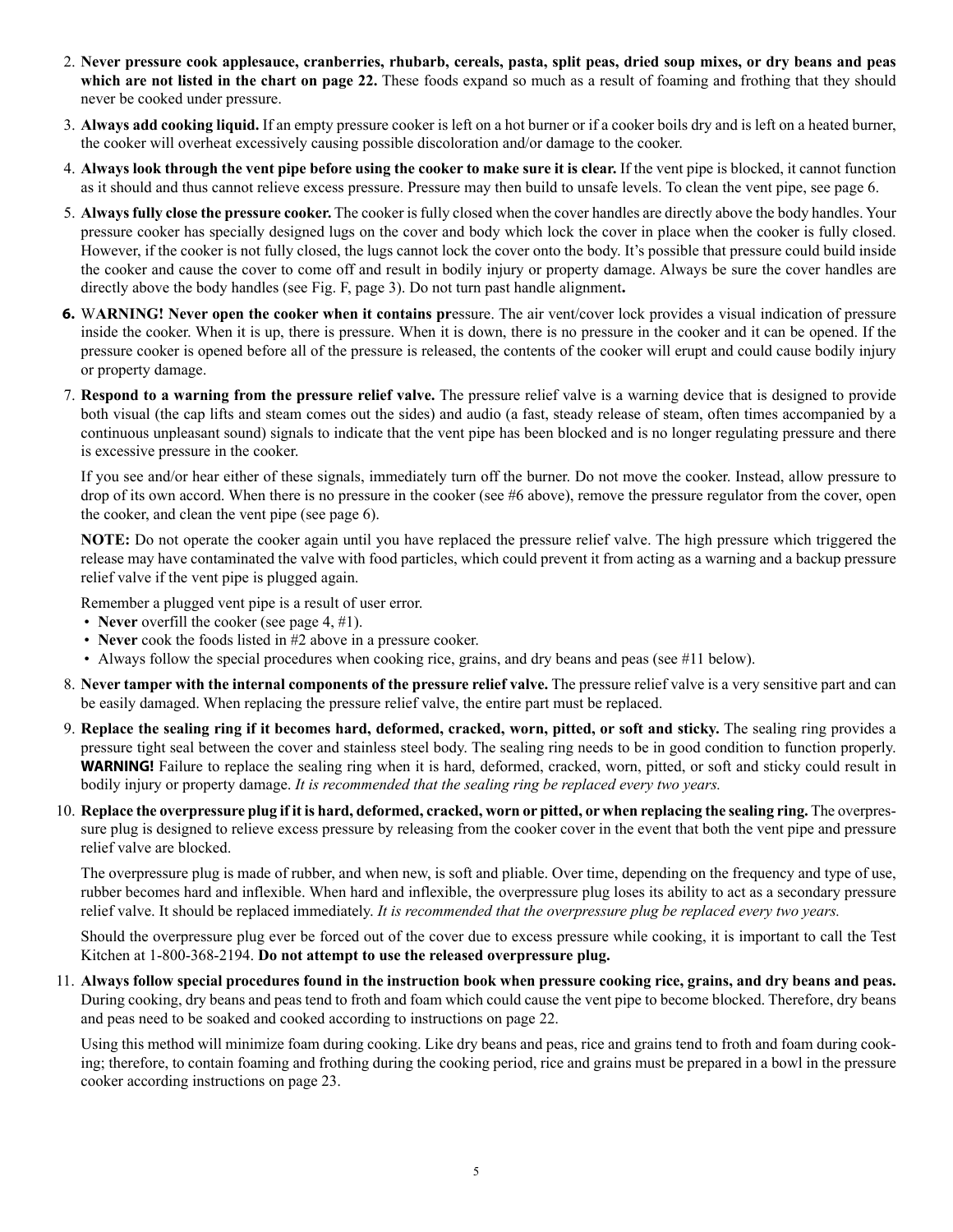### **CLEANING**

- 1. All parts of your pressure cooker, except the pressure regulator, are fully immersible for easy cleaning in hot, sudsy water. When washing the unit, remove the sealing ring to allow easy cleaning of the inside rim of the cover. Wash the sealing ring separately. The pressure regulator can be wiped clean with a damp cloth, if necessary.
- 2. We do not recommend washing the pressure cooker in an automatic dishwasher because of the harsh nature of the detergent and its effect on the various pressure cooker parts.
- 3. If food residue adheres to the pressure cooker body, clean with a stainless steel scouring pad, nylon mesh pad, or a powdered cleanser without chlorine or bleach, such as Bar Keepers Friend\* cleanser and polish or Cameo\* copper, brass & porcelain cleaner.
- 4. To be sure the vent pipe is clear, hold the cover up to the light and look through the vent pipe. Clean it with a small brush or pipe cleaner if it is blocked or partially blocked (Fig. K). Also clean the vent pipe nut as shown.
- 5. Occasionally remove the air vent/cover lock in the pressure cooker cover handle for cleaning. To remove the air vent/cover lock, place your finger over the hole in the cover handle and remove the rubber gasket from the air vent/cover lock on the underside of the cover (Fig. L).

Push the air vent/cover lock through the top of the cover and wash it and the gasket in hot, sudsy water. The metal shaft of the air vent/cover lock may be cleaned with a nylon mesh pad. Clean the hole in the cover handle with a small brush.

After cleaning, reinsert the metal shaft of the air vent/cover lock from the top side of the cover down through the cover handle hole (Fig. M). Place a finger over the handle hole (to keep the cover lock from falling out) and turn the cover over. Wet the rubber gasket and push onto the end of the metal shaft until it snaps into the groove on the shaft. The gasket should fit loosely in the groove.

 6. The overpressure plug can also be removed for cleaning by pushing it out of its opening from the top of the cover handle.

After cleaning, reinsert it by pushing the domed side of the plug, marked "TOP", into the opening from the underside of the cover, until the bottom edge is fully and evenly seated against the underside of the cover (Fig. N).

When the overpressure plug is properly installed, the word "TOP" will be visible on the overpressure plug when viewing the outside of the cover.

- 7. The pressure relief valve **should not be** disassembled for cleaning or repair. Clean the exposed surface of the valve when cleaning the underside of the cover.
- 8. To bring out its luster, the outside surface of your stainless steel pressure cooker can be cleaned occasionally with a silver polish or any other fine, non-abrasive polish.

Take care not to overheat your stainless steel pressure cooker. Very high heat can sometimes cause varicolored stains, called heat tints, in stainless steel. Heat tints can usually be removed by using a powdered cleanser without chlorine or bleach, such as Bar Keepers Friend\* cleanser and polish.

### **CARE AND MAINTENANCE**

- 1. When not in use, store your pressure cooker in a dry place with the cover inverted on the body. If the cover is locked on, unpleasant odors may form inside the unit and the sealing ring could be damaged.
- 2. As is the case of all cookware, avoid chopping or cutting food inside the cooker with a knife or other sharp utensil.
- 3. If the body or cover handles become loose, tighten them with a screwdriver. *NOTICE:* Overtightening can result in stripping of screws or cracking of handles.
- 4. Periodically check the vent pipe nut for looseness. Retighten, if necessary, using a 7/16" wrench.
- 5. Periodically check the pressure relief valve nut for looseness. Retighten, if necessary, using an  $11/16$ <sup>"</sup> wrench.
- 6 \* Bar Keepers Friend is a registered trademark of SerVaas Laboratories, Inc.; Cameo is a registered trademark of Church & Dwight Co., Inc. Presto is not affiliated with these companies.







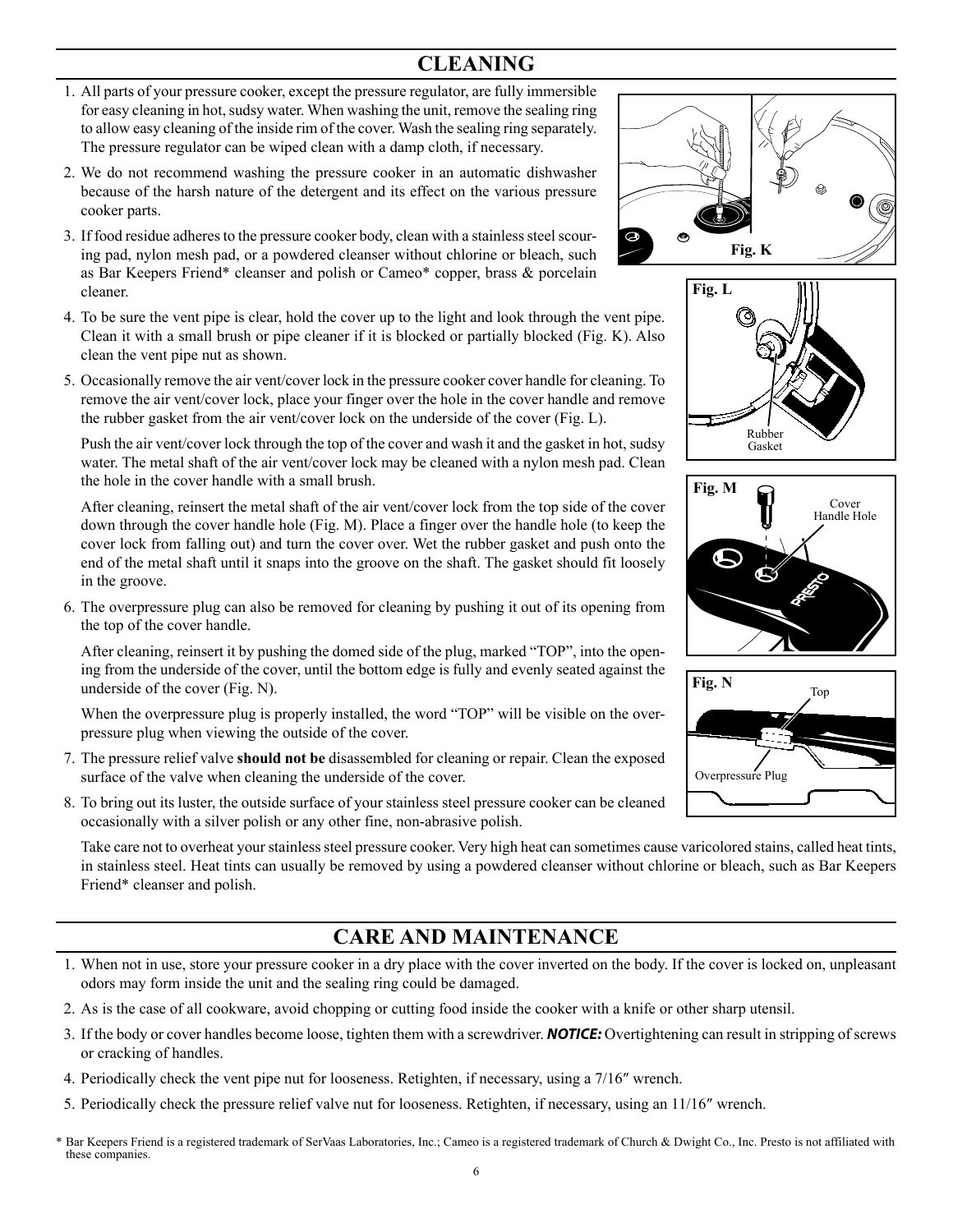6. The sealing ring, overpressure plug, and rubber gasket of the air vent/cover lock may shrink, become hard, deformed, cracked, worn, or pitted with normal use. Exposure to high heat, such as a warm burner or oventop, will cause these parts to deteriorate rapidly. When this happens, replace the sealing ring, overpressure plug, and small rubber gasket of the air vent/cover lock. *Replace the sealing ring and overpressure plug at least every two years.*

Leakage between the cover and body is usually caused by shrinkage of the sealing ring after prolonged use. Replace the sealing ring. *Whenever you replace the sealing ring, replace the overpressure plug also.* 

- 7. Each time you clean or use your pressure cooker, check to be sure the bottom has not been damaged. Nicks and scratches may leave sharp edges that can damage ceramic stovetops or other smooth surfaces. Lift pressure cooker to remove it from burner. Sliding cookware could leave scratches on stovetops.
- 8. The formation of a small amount of moisture under the pressure regulator is normal when cooking first begins. It is the result of the temperature of the regulator being lower than the rest of the unit.

A small amount of steam or moisture may also be visible around the overpressure plug and air vent/cover lock as cooking begins. It should stop when pressure begins to build and the overpressure plug and air vent/cover lock seal. If leakage continues, clean or replace the overpressure plug and/or air vent/cover lock assembly. The pressure cooker will not seal if the gasket for the air vent/ cover lock is cracked.

**Do not operate your pressure cooker with continual leakage.** If the preceding steps do not correct the problem, call the Consumer Service Department at 1-800-877-0441. If unable to resolve the problem, you may be asked to return the entire unit to the Presto Factory Service Department (see page 28).

 9. If the pressure cooker becomes difficult to open or close, the sealing ring should be replaced. If for any reason the pressure cooker cannot be opened, contact the Consumer Service Department in Eau Claire, WI at 1-800-877-0441.

Any maintenance required for this product, other than normal household care and cleaning, should be performed by the Presto Factory Service Department (see page 28).

### **HELPFUL HINTS**

♦ Your favorite recipes may be adjusted for cooking in the pressure cooker by following the general directions in this book for the particular type of food being cooked. Decrease the cooking time for your recipe by ⅔ since pressure cooking is much faster than ordinary cooking methods. For example, if your ordinary cooking method requires 45 minutes, in the pressure cooker the cooking time will be 15 minutes.

Because there is very little evaporation, the amount of liquid used should be decreased. Use about 1 cup more liquid than you'll desire in your finished dish. But, remember, there must always be water or some other liquid (broth, juice, or wine) in the pressure cooker to produce the necessary steam.

- ♦ Use the trivet and steamer basket when it is desirable to cook foods out of the cooking liquid. When foods are pressure cooked out of the liquid, flavors will not intermingle. Therefore, it is possible to cook several foods at once, as long as they have similar cooking times. If it is desirable to blend flavors, do not use the trivet and steamer basket.
- ♦ Many different cooking liquids can be used in a pressure cooker. Wine, beer, bouillon, fruit juices, and of course water all make excellent cooking liquids in the pressure cooker.
- ♦ If a recipe says to cook 0 minutes, release pressure immediately after pressure cooker reaches cooking pressure.
- ♦ Beautiful desserts and side dishes can be prepared in the pressure cooker using individual or small metal molds or glass custard cups, which are ovenproof. Fill molds ⅔ full to allow for expansion of food and fit them loosely into the pressure cooker in the steamer basket. Do not fill the pressure cooker over ⅔ full.
- ♦ Release pressure quickly after cooking delicate foods such as custards and fresh vegetables. For other foods, like meats, soups, and grains, let the pressure drop of its own accord.
- ♦ When pressure cooking at high altitudes, the cooking time needs to be increased 5% for every 1,000 feet above the first 2,000 feet. Following this rule, the times should be increased as follows:

3,000 ft. ... 5% 4,000 ft. ... 10% 5,000 ft. ... 15% 6,000 ft. ... 20% 7,000 ft. ... 25% 8,000 ft. ... 30%

Because pressure cooking times are increased at altitudes above 2,000 feet, an additional ½ cup cooking liquid will be needed.

♦ If you have any questions on recipes, time charts, or the operation of your pressure cooker, call or write: Test Kitchen, National Presto Industries, Inc., 3925 North Hastings Way, Eau Claire, Wisconsin 54703-3703, phone 1-800-368-2194. You may also contact us at our website www.GoPresto.com. When writing, please include a phone number and a time when you can be reached during weekdays, if possible. Written inquiries will be answered promptly by letter or telephone.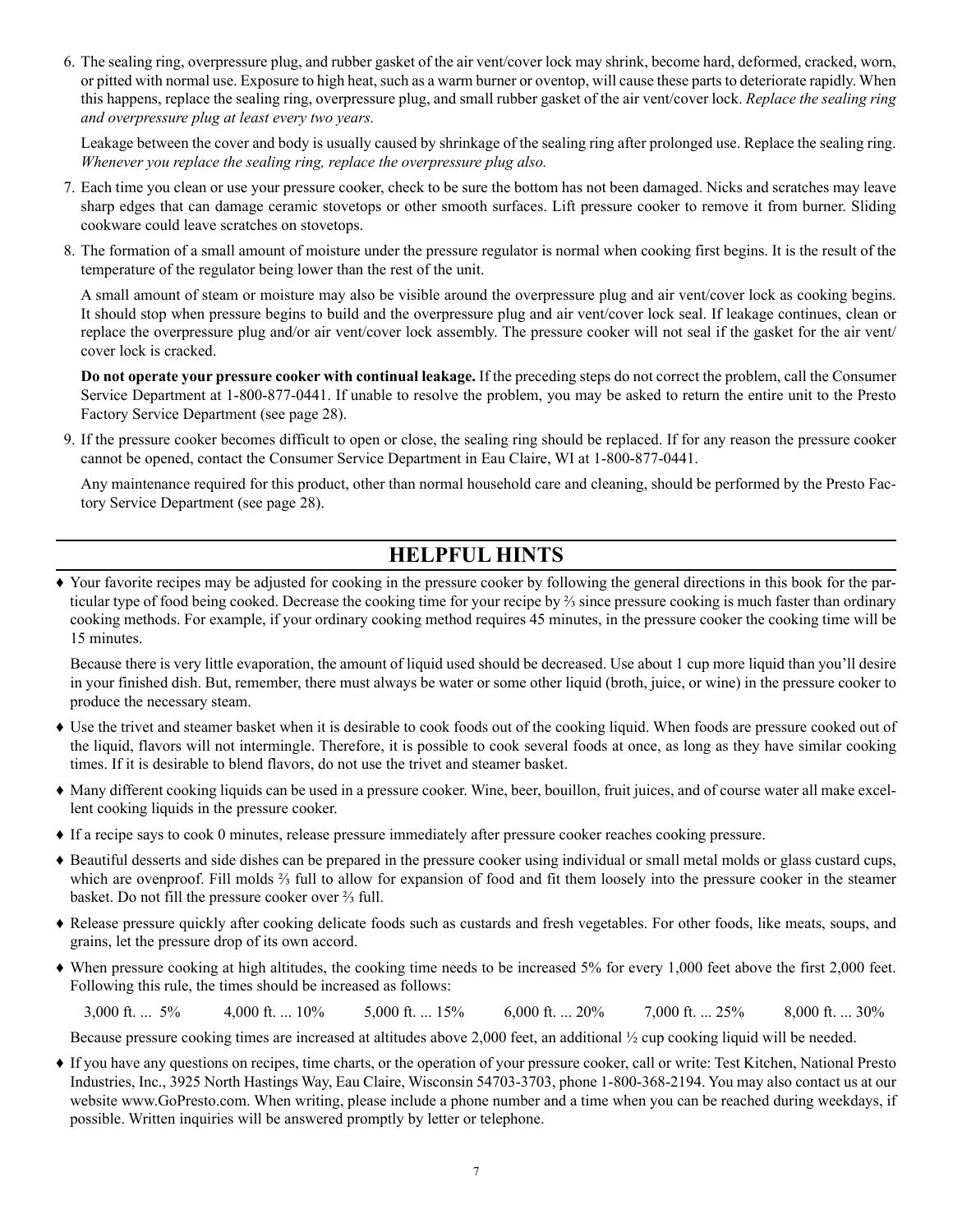### **QUESTIONS AND ANSWERS**

#### *Occasionally the cover is hard to open or close. What causes this? What should I do?*

In order for pressure to build inside your pressure cooker, the unit has a special cover which provides an airtight fit. Because of this, you may find that on occasion the cover may be difficult to open or close. The following suggestions will help if this happens:

If the cover seems hard to close, be sure you have aligned the  $\Psi$  mark on the cover with the arrow on either of the body handles. Move the cover until it drops into position. Then, press down firmly on the cover handles and rotate the cover clockwise until the cover handles are directly above the body handles.

If after browning meat or poultry the cover is difficult to close, it may be due to expansion of the pressure cooker body from heating. Remove the cover and allow the pressure cooker body to cool slightly and try again. Do not place the pressure cooker back on the burner until it is fully closed.

If necessary, to help make the cover easier to open and close, a very light coating of cooking oil may be applied to the underside of the lugs on the pressure cooker body (Fig. O). Use a pastry brush, a piece of cloth, or your fingertips and be sure to wipe off any excess oil.

#### *What can be done if the food prepared in the pressure cooker has more liquid than desired?*

With the cover removed, simmer to evaporate the excess liquid. Next time you prepare the same recipe, you may want to use less liquid.

#### *How does one prevent overcooking?*

Remember to begin timing as soon as you hear and/or see a steady flow of steam escaping from the pressure regulator. Reduce heat to maintain a very slow, steady flow of steam. It is very important to accurately time the cooking period. A Presto® kitchen timer is very helpful for this purpose. Also be sure to follow the recipe instructions for cooling the pressure cooker.

#### *What if the food is not completely done after the recommended cooking time?*

Simply bring the cooker back up to pressure and cook the food a minute or two longer.

#### *How do I know my pressure cooker is operating properly?*

When a steady flow of steam escapes from the pressure regulator, you will know your cooker is functioning correctly.

#### *Can I use my stainless steel pressure cooker on all types of ranges?*

Your pressure cooker will work on gas, electric coil, and ceramic glass (smooth-top) ranges (see page 3, #6 for correct burner size). In addition, current stainless steel pressure cookers will work on induction ranges.

#### *When cooking first begins, is it normal for steam to escape and moisture to form on the cover and between the handles?*

It is normal for steam to escape and a slight amount of moisture leakage to form on the cover and between the handles when cooking first begins. If leakage continues, the cover handles may not be fully aligned with the body handles and, therefore, the cover lock cannot engage.

#### *My cooker is making a loud, unpleasant sound. The cap in the middle of the cover is also lifting up and emitting steam. What is causing this?*

The pressure relief valve is a warning device that is designed to provide both visual (the cap lifts and steam comes out the sides) and audible (a fast, steady release of steam, often times accompanied by a continuous unpleasant sound) signals to indicate that the vent pipe has been blocked and is no longer regulating pressure. If you see and/or hear either of these signals, immediately turn off the burner. Do not move the cooker. Instead, allow pressure to drop of its own accord. When there is no pressure in the cooker (see page 5, #6), remove the pressure regulator from the cover, open the cooker, and clean the vent pipe (see page 6).

**NOTE:** Do not operate the cooker again until you have replaced the pressure relief valve. The high pressure which triggered the release may have contaminated the valve with food particles, which could prevent it from acting as a warning and a backup pressure relief valve if the vent pipe is plugged again. Remember a plugged vent pipe is a result of user error.

- **Never** overfill the cooker (see page 4, #1).
- **Never** cook the foods listed on page 5, #2 in a pressure cooker.
- Always follow the special procedures when cooking rice, grains, and dry beans and peas (see page 5, #11).

#### *Is it normal for the air vent/cover lock to rise up partially and drop back down when cooking first begins?*

It is possible that the air vent/cover lock will move up and down slightly when cooking first begins. Do not be concerned. The air vent/ cover lock will remain in the up position once the cooker has sealed. However, if the air vent/cover lock continues to move up and down or rises partially, tap it lightly with the tip of a knife. If it does not rise once you have tapped it, the following may be occurring:

- 1. The burner is not hot enough.
- 2. The cooker is not fully closed (see page 3, #4).
- 3. There is insufficient liquid to form steam.
- 4. The gasket for the air vent/cover lock needs to be replaced (see page 7, #6).

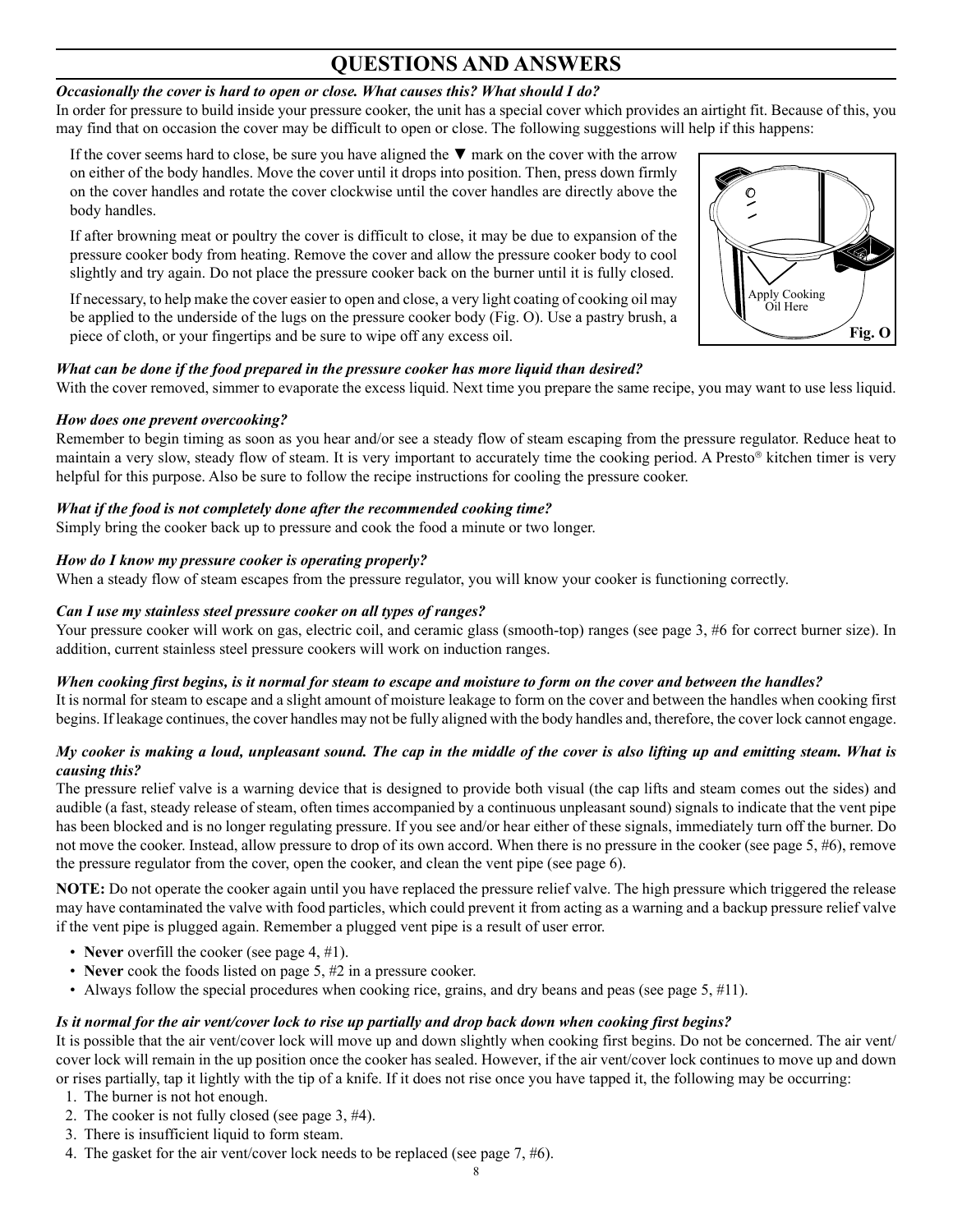9

### **SOUPS AND STOCKS**

The pressure cooker is perfect for preparing delicious, nourishing soups and stocks in minutes instead of the hours taken by ordinary methods. Stocks form the base for most great soups and sauces, and you can even substitute a stock for water in many recipes to add extra flavor. Traditionally, stocks are made by simmering bones and scraps for hours to extract all their flavor. With the pressure cooker, you can do the same thing in just minutes by following the simple directions on the following pages.

We've also included a few favorite soup recipes and, if you have a favorite recipe of your own, try it in the pressure cooker using one of the recipes in this book as your guide. If adding dry beans and peas, they must first be soaked according to directions on page 22. **Do not pressure cook soups containing barley, rice, pasta, grains, split peas, dry beans and peas which are not listed in the chart on page 22, and dried soup mixes** because they have a tendency to foam, froth, and sputter and could block the vent pipe. Cooked barley, rice, grains, pasta, dry beans and peas which are not listed in the chart on page 22, and dried soup mixes should be added to the soup after pressure cooking.

#### *For soups and stocks, do not fill pressure cooker over ½ full! Operating the cooker without cooking liquid or allowing the cooker to boil dry will damage the cooker.*

#### **Chicken Soup**

- 1½ pounds chicken, cut into serving pieces
- 4 cups water
- $\frac{1}{2}$  cup sliced carrots
- $\frac{1}{2}$  cup chopped onion

Place all ingredients in cooker. Close cover securely. Place pressure regulator on vent pipe and cook 12 minutes with a very slow, steady flow of steam escaping from the pressure regulator. Let pressure drop of its own accord. Remove pieces of chicken from cooker and let cool. Remove meat from bones and return meat to cooker. Heat through.

*Nutrition Information Per Serving 4 servings 160 Calories, 8 g Fat, 54 mg Cholesterol*

#### *Delicious Soups From Chicken Soup...*

**Chicken Soup Stock**

Strain Chicken Soup to make stock.

#### **Chicken Noodle Soup**

Bring soup to a boil. Add fine noodles and simmer, uncovered, 10 to 15 minutes. Salt and pepper to taste. *6 servings*

#### **Chicken Dumpling Soup**

Mix together 1 beaten egg,  $\frac{1}{2}$  cup milk, and  $\frac{1}{2}$  teaspoon salt. Stir in 1% cups flour. Drop mixture from teaspoon into bubbling Chicken Soup in cooker. Simmer dumplings uncovered 6 minutes. *6 servings*

#### **Chicken Rice Soup**

Add 1 cup cooked rice to Chicken Soup. Heat through. Salt and pepper to taste. *6 servings*

#### **Brown Beef Soup**

- *1½ pounds lean beef, cut into 1-inch cu***bes**
- **4 cups water**
- **½** cup chopped onion
- $\frac{1}{2}$  cup sliced carrots  $\frac{1}{4}$  cup chopped celery

Place all ingredients in cooker. Close cover securely. Place pressure regulator on vent pipe and cook 12 minutes with a very slow, steady flow of steam escaping from the pressure regulator. Let pressure drop of its own accord. *Nutrition Information Per Serving 4 servings*

*295 Calories, 15 g Fat, 110 mg Cholesterol*

#### **Delicious Soups From Brown Beef Soup...**

Brown Beef Soup Stock Strain Brown Beef Soup to make stock.

#### **Onion Soup**

Heat 2 tablespoons vegetable oil in cooker over medium heat. Sauté 1½ cups thinly sliced onions. Add 6 cups Brown Beef Soup Stock to cooker. Season with ¼ teaspoon pepper. Close cover securely. Place pressure regulator on vent pipe and cook 2 minutes with a very slow, steady flow of steam escaping from the pressure regulator. Let pressure drop of its own accord. Ladle into soup bowls. Top with Parmesan cheese. If desired, garnish with croutons or toasted French bread. *6 servings*

#### **Beef Tomato Soup**

Add 2 cups tomato juice and 1 cup cooked rice to Brown Beef Soup. Heat through. *8 servings*

- $\frac{1}{4}$  cup chopped celery
- 1 teaspoon salt
- ¼ teaspoon black pepper

- 1 bay leaf
- 1 teaspoon parsley flakes
- 1 teaspoon salt
- ¼ teaspoon black pepper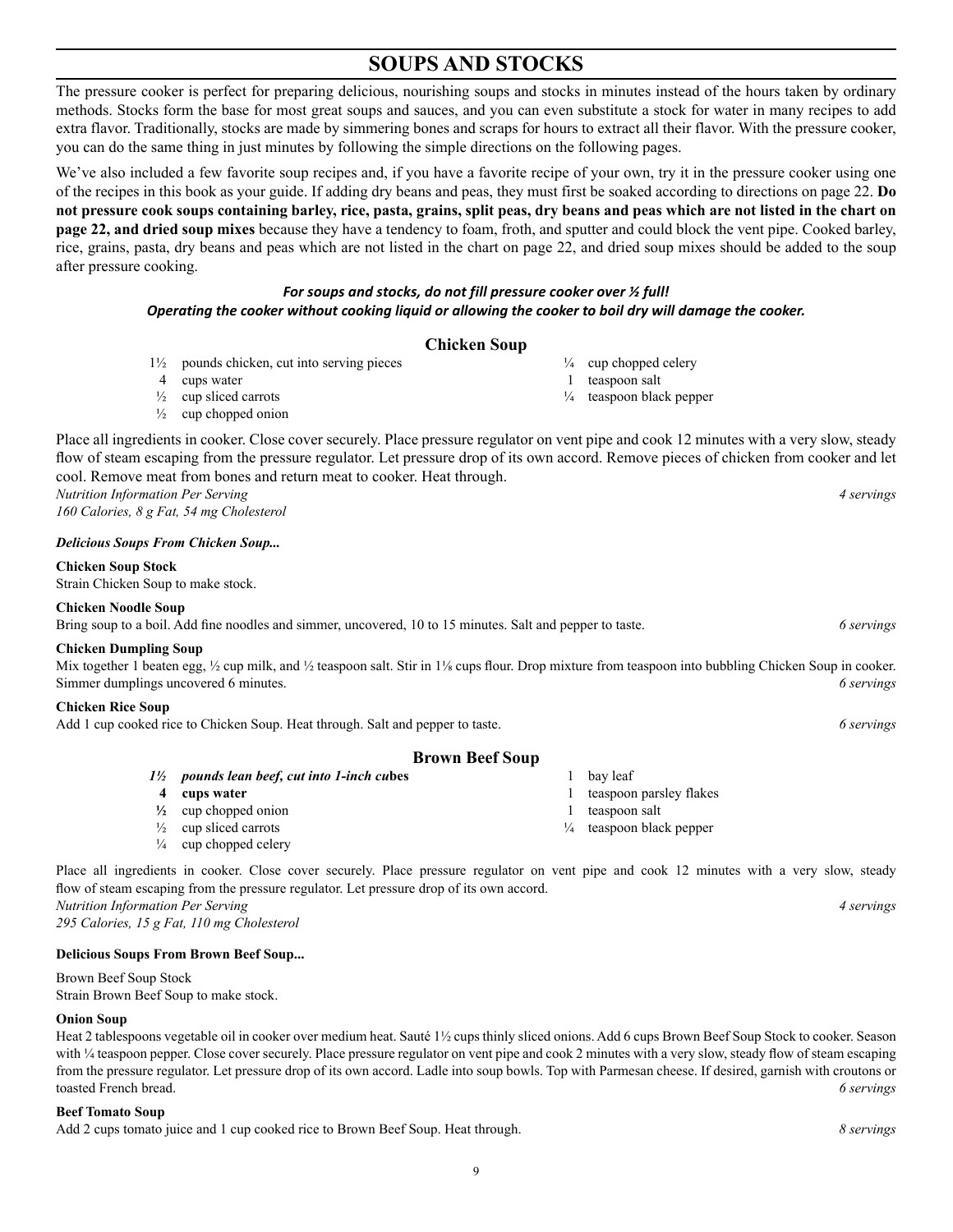#### **Black Bean Soup**

- 4 cups chicken stock or broth
	- 2 cups sliced carrots,  $\frac{3}{4}$  inch thick
	- 1 tablespoon packed brown sugar
	- 2 teaspoons white wine vinegar
		- • • • •
	- 1 cup loosely packed fresh cilantro, chopped Salt to taste

Soak beans according to instructions on page 22. Heat oil in pressure cooker over medium heat. Sauté onion, garlic, chilies, chili powder, oregano, and allspice for 2 minutes. Stir in beans, chicken stock, carrots, brown sugar, and vinegar. Close cover securely. Place pressure regulator on vent pipe and cook 12 minutes with a very slow, steady flow of steam escaping from the pressure regulator. Let pressure drop of its own accord. Remove 1 cup of bean mixture, place in blender, and purée until smooth. Return to pressure cooker and stir in fresh cilantro.

*Nutrition Information Per Serving 8 servings 231 Calories, 3 g Fat, 0 mg Cholesterol*

2 cups dry black beans

1 cup chopped onion 3 cloves garlic, minced

1 tablespoon chili powder 1½ teaspoons oregano  $\frac{1}{2}$  teaspoon allspice

1 tablespoon olive or vegetable oil

1–2 jalapeño chilies, seeded, deveined, minced

#### **Saffron Fish Stew**

|               | $54111$ VII 1.1511 $500$ W                   |                                                             |
|---------------|----------------------------------------------|-------------------------------------------------------------|
|               | can $(14\frac{1}{2})$ ounces) chicken broth  | bay leaf                                                    |
| $\frac{1}{4}$ | cup dry white wine                           | Pinch of saffron threads or $\frac{1}{4}$ teaspoon turmeric |
| 4             | new red potatoes, quartered                  | .                                                           |
| 3             | carrots, cut into $\frac{1}{2}$ -inch chunks | pound firm fish (halibut, haddock, cod, pollack) fresh      |
|               | medium onion, finely chopped                 | or thawed, cut into 8 pieces                                |
|               | cloves garlic, minced                        | small red pepper, cut into chunks                           |
| $\frac{1}{4}$ | cup chopped parsley                          | cup frozen peas, thawed                                     |

Place broth, wine, potatoes, carrots, onion, garlic, parsley, bay leaf, and saffron in pressure cooker. Close cover securely. Place pressure regulator on vent pipe and cook 2 minutes with a very slow, steady flow of steam escaping from the pressure regulator. Cool cooker at once. Add fish, pepper, and peas. Close cover securely. Place pressure regulator on vent pipe and cook 1 minute with a very slow, steady flow of steam escaping from the pressure regulator. Cool cooker at once. Discard bay leaf. *Nutrition Information Per Serving 8 servings* 

*174 Calories, 1 g Fat, 40 mg Cholesterol*

- 1 pound lean beef, cut into 1-inch cubes
- 5 cups water
- 1 can (14–15 ounces) diced tomatoes
- $\frac{1}{2}$  cup chopped onion
- 1 cup sliced carrots
- $\frac{1}{4}$  cup chopped celery
- 1 clove garlic, minced
- 2 tablespoons parsley flakes
- Place beef, water, tomatoes, onions, carrots, celery, garlic, parsley, basil, salt, bay leaf, and pepper in cooker. Close cover securely. Place pressure regulator on vent pipe and cook 10 minutes with a very slow, steady flow of steam escaping from the pressure regulator. Let pressure drop of its own accord. Add Great Northern beans, green beans, and noodles. Simmer uncovered 10 minutes. Garnish with Parmesan cheese, if desired.

*Nutrition Information Per Serving 10 servings 234 Calories, 6 g Fat, 44 mg Cholesterol*

#### **Potato Soup**

- 1 tablespoon vegetable oil 1 cup finely chopped onions
- $\frac{1}{2}$  cup finely sliced celery
- 3 cups chicken broth
- 4 cups peeled, diced potatoes
- Heat oil in pressure cooker over medium heat. Sauté onion and celery until soft. Add broth, potatoes, pepper, and basil to pressure cooker. Close cover securely. Place pressure regulator on vent pipe and cook 5 minutes with a very slow, steady flow of steam escaping from the pressure regulator. Let pressure drop of its own accord. Remove 2 cups of potato mixture; place in blender or food processor and process until smooth. Return to pressure cooker and stir in evaporated milk.

*Nutrition Information Per Serving 6 servings* 

*160 Calories, 2 g Fat, 2 mg Cholesterol*

- 1½ teaspoons basil
- 1 teaspoon salt
- 1 bay leaf
- ¼ teaspoon black pepper
- 1 can (16 ounces) Great Northern beans
- 1 can (15 ounces) cut green beans, drained
- 2 ounces fine noodles

- $\frac{1}{4}$  teaspoon white pepper
	-
- Salt to taste
- 
- 
- $\frac{1}{4}$  teaspoon basil
	- • • • •
- 1 can (12 ounces) evaporated skim milk

• • • • • • •

**Minestrone**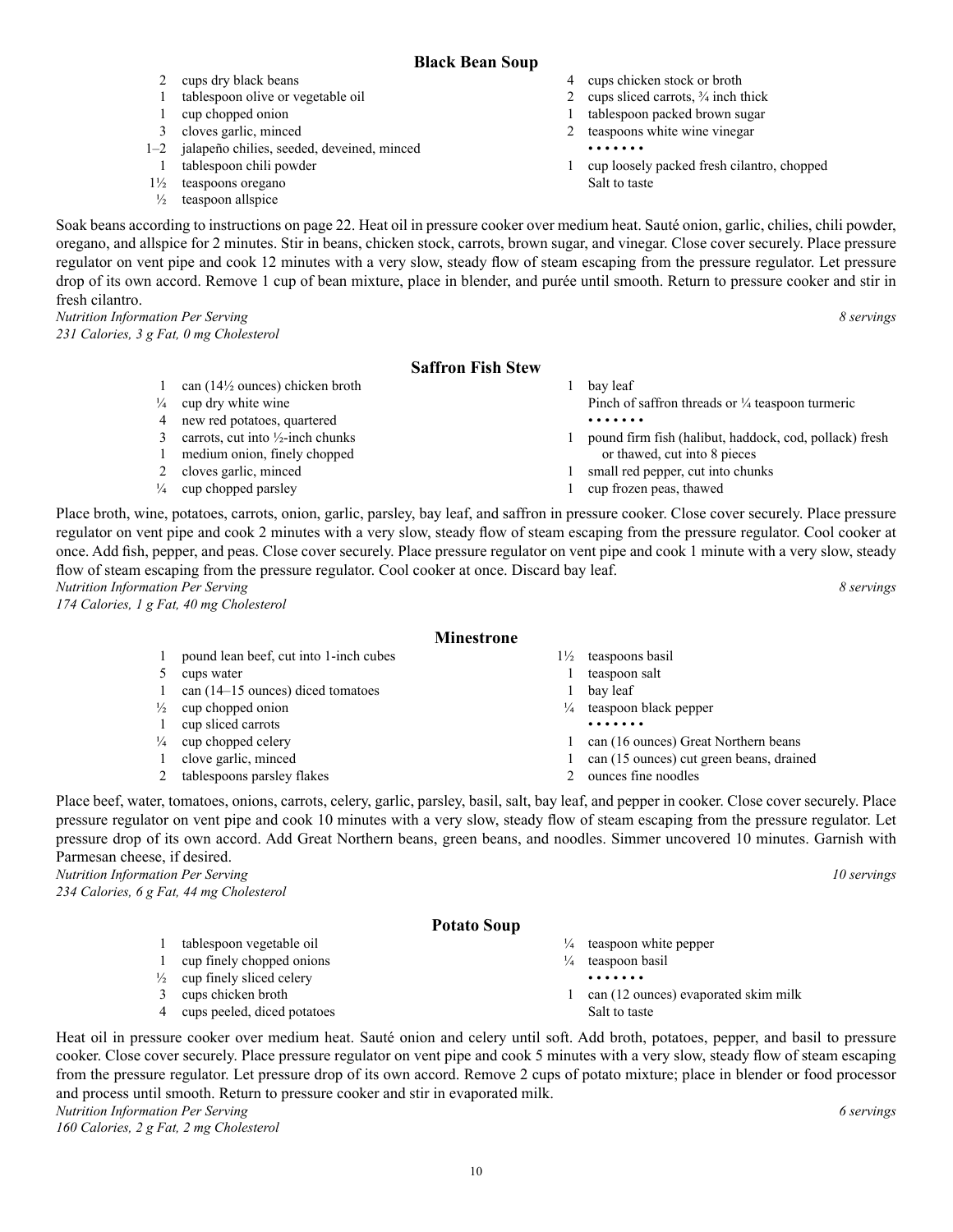#### **Zesty Homemade Chili**

- 1 teaspoon salt
- 1 teaspoon ground cumin
- $\frac{1}{2}$  teaspoon black pepper
- $\frac{1}{2}$  teaspoon oregano
- $\frac{1}{4}$  teaspoon cayenne pepper
	- • • • •
- 1 can (15 ounces) kidney beans, drained and rinsed

Brown meat in cooker over medium heat. Add remaining ingredients except kidney beans. Close cover securely. Place pressure regulator on vent pipe and cook 5 minutes with a very slow, steady flow of steam escaping from the pressure regulator. Let pressure drop of its own accord. Stir in kidney beans and heat through.

*Nutrition Information Per Serving 4 servings* 

*432 Calories, 17 g Fat, 111 mg Cholesterol*

1½ pounds ground beef

1 cup chopped onion ¾ cup chopped green pepper 2 cloves garlic, finely chopped 1 tablespoon chili powder

 $\frac{1}{2}$  cup water

1 can (8 ounces) tomato sauce

### **SEAFOOD**

Seafood is the basis of some of the healthiest and most nutritious meals you can make. It is an excellent source of protein, a good source of minerals, and some vitamins, and it's low in fat and sodium. Steaming in the pressure cooker brings out the finest, fullest flavors of seafood. The cooking time required is directly related to the thickness of the seafood. To be safe, if the fish you are cooking seems thin for its weight or if it weighs less than the recipe specifies, reduce the cooking time. Overcooking tends to toughen seafood.

#### *For fish and seafood, do not fill pressure cooker over ⅔ full! Operating the cooker without cooking liquid or allowing the cooker to boil dry will damage the cooker.*

#### **Salmon Steaks Moutarde**

|         | small salmon steaks, 1 inch thick                        | cup dry white wine or chicken broth |
|---------|----------------------------------------------------------|-------------------------------------|
|         | tablespoons Dijon-style mustard                          | bay leaf                            |
| $3 - 4$ | sprigs fresh thyme or $\frac{1}{2}$ teaspoon dried thyme | .                                   |
|         | tablespoon olive or vegetable oil                        | 2 tablespoons Dijon-style mustard   |
|         | small onion, chopped                                     | tablespoon cornstarch               |
|         | clove garlic, minced                                     |                                     |

Spread each steak with 1 tablespoon mustard. Press 1 thyme sprig into mustard on each steak or sprinkle with dried thyme. Heat oil in cooker over medium heat. Sauté onion and garlic until tender. Stir in wine and bay leaf. Position trivet in cooker. Place steaks in steamer basket on trivet. Close cover securely. Place pressure regulator on vent pipe and cook 2 minutes with a very slow, steady flow of steam escaping from the pressure regulator. Cool cooker at once. Carefully remove steaks and basket. Keep steaks warm. Discard bay leaf. Mix 2 tablespoons mustard with cornstarch. Stir into liquid in pressure cooker. Heat until sauce boils and thickens, stirring constantly. Serve sauce with salmon steaks. **VARIATION:** Substitute halibut for salmon steaks.

*Nutrition Information Per Serving 4 servings 218 Calories, 9 g Fat, 20 mg Cholesterol*

#### **Lemon 'n Dill Cod and Broccoli**

| pound frozen cod fillets, 1 inch thick | Salt                                       |
|----------------------------------------|--------------------------------------------|
| Dill weed                              | 1 cup water                                |
| Lemon pepper                           | 2 cups broccoli, cut into bite size pieces |

Cut fish into 4 pieces. Sprinkle with dill weed, lemon pepper, and salt. Pour 1 cup water into cooker. Position trivet in cooker. Arrange fish and broccoli in steamer basket on trivet. Close cover securely. Place pressure regulator on vent pipe and cook 2 minutes with a very slow, steady flow of steam escaping from the pressure regulator. Cool cooker at once.

*Nutrition Information Per Serving 4 servings 103 Calories, 1 g Fat, 49 mg Cholesterol*

#### **"Scampi-Style" Shrimp**

1 pound medium, raw shrimp, peeled and deveined 3 tablespoons butter 2 tablespoons minced green onion 6 cloves garlic, minced 2 teaspoons lemon juice  $\frac{1}{4}$  teaspoon salt 1 cup water • • • • • • • 2 tablespoons minced parsley ¼ teaspoon grated lemon peel

Pat shrimp dry with paper towels. Place butter in cooker. Melt butter over medium heat. Sauté onion and garlic. Stir in lemon juice and salt. Cook until bubbly. Pour into metal bowl which will fit loosely in cooker. Stir in shrimp. Cover bowl firmly with aluminum foil. Pour water into cooker. Place bowl in steamer basket in cooker. Close cover securely. Place pressure regulator on vent pipe and cook 3 minutes with a very slow, steady flow of steam escaping from the pressure regulator. Cool cooker at once. Stir in parsley and lemon peel. *Nutrition Information Per Serving 4 servings 205 Calories, 11 g Fat, 196 mg Cholesterol*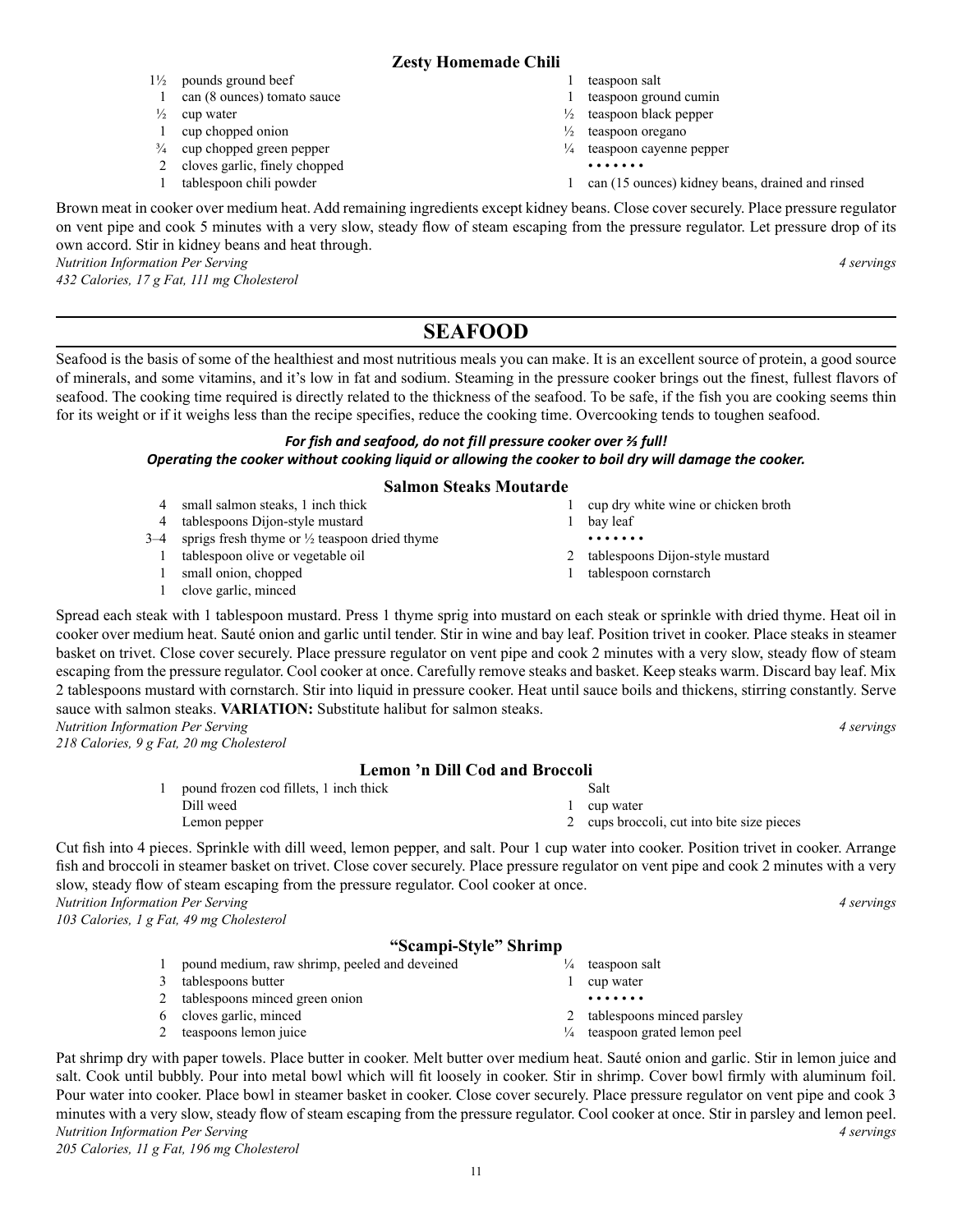#### **Shrimp Jambalaya**

- 1 cup long-grain white rice
- 1½ cups water
- 1 cup water • • • • • • •
- 1 can (14–15 ounces) stewed tomatoes
- $\frac{1}{2}$  cup chicken broth
- ½ pound precooked ham, diced
- $\frac{1}{2}$  cup chopped onion
- $\frac{1}{2}$  cup chopped celery
- $\frac{1}{2}$  cup chopped green pepper
- 2 cloves garlic, minced
- 1 bay leaf
- 1 teaspoon basil
- $\frac{1}{2}$  teaspoon thyme
- ½ teaspoon chili powder
- ¼ teaspoon black pepper
- $\frac{1}{4}$  teaspoon salt
- $\frac{1}{4}$  teaspoon hot sauce
	- • • • •
- 1 pound precooked shrimp, peeled and deveined

Combine rice and 1½ cups water in a metal bowl which will fit loosely in cooker. Cover the bowl firmly with aluminum foil. Pour 1 cup water into cooker. Place bowl in steamer basket in cooker. Close cover securely. Place pressure regulator on vent pipe and cook 5 minutes with a very slow, steady flow of steam escaping from the pressure regulator. Let pressure drop of its own accord. Open cooker and set rice aside to steam. Remove steamer basket and water.

Add remaining ingredients, except shrimp, to cooker; stir well. Close cover securely. Place pressure regulator on vent pipe and cook 3 minutes with a very slow, steady flow of steam escaping from the pressure regulator. Cool cooker at once.

Stir in shrimp; cook uncovered over medium heat until shrimp is heated through, 2 to 3 minutes. Serve over rice. *Nutrition Information Per Serving 6 servings* 

*252 Calories, 3 g Fat, 157 mg Cholesterol* 

#### **Seafood Gumbo**

- 1 cup long-grain white rice
- 1½ cups water
- 1 cup water • • • • • • •
- 2½ cups chicken broth
- 1 pound medium, fresh shrimp, peeled and deveined
- 1 pound sole fillets, cut into 2-inch pieces
- 1 can (14–15 ounces) diced tomatoes
- 1 cup chopped onion
- ¾ cup chopped green pepper

1 pound tuna steak, 1 inch thick

 $\frac{1}{4}$  cup lemon juice 2 tablespoons olive oil 1 tablespoon soy sauce

2 cloves garlic, minced

- 2 bay leaves
- 2 tablespoons parsley
- 1 teaspoon basil
- $\frac{1}{2}$  teaspoon thyme
- ¼ teaspoon ground red pepper
- $\frac{1}{4}$  teaspoon salt
	- • • • •
- $\frac{1}{4}$  cup cold water
- 2 tablespoons cornstarch
- 1 package (10 ounces) frozen sliced okra, thawed

Combine rice and 1½ cups water in a metal bowl which will fit loosely in cooker. Cover the bowl firmly with aluminum foil. Pour 1 cup water into cooker. Place bowl in steamer basket in cooker. Close cover securely. Place pressure regulator on vent pipe and cook 5 minutes with a very slow, steady flow of steam escaping from the pressure regulator. Let pressure drop of its own accord. Open cooker and set rice aside to steam. Remove steamer basket and water.

Add broth, shrimp, sole, tomatoes, onion, green pepper, garlic, bay leaves, parsley, basil, thyme, red pepper, and salt to cooker. Close cover securely. Place pressure regulator on vent pipe and cook 1 minute with a very slow, steady flow of steam escaping from the pressure regulator. Cool cooker at once.

Combine water and cornstarch. Stir into hot mixture. Heat until sauce thickens, stirring constantly. Stir in okra. Heat for 3 to 4 minutes. Discard bay leaf. Serve over rice.

*Nutrition Information Per Serving 9 servings 224 Calories, 2 g Fat, 101 mg Cholesterol*

#### **Marinated Tuna**

- 2 cloves garlic, minced
- 1 teaspoon ginger
- ½ teaspoon black pepper
- $\frac{1}{2}$  cup water

Place tuna steaks in a shallow glass dish. Combine remaining ingredients except water; pour over tuna. Marinate for 30 minutes, turning fish once. Remove tuna from marinade and place tuna in steamer basket. Position trivet in cooker. Pour marinade and water into cooker. Place tuna steaks in steamer basket on trivet. Close cover securely. Place pressure regulator on vent pipe and cook 2 minutes with a very slow, steady flow of steam escaping from the pressure regulator. Cool cooker at once. *Nutrition Information Per Serving 4 servings* 

*170 Calories, 6 g Fat, 52 mg Cholesterol*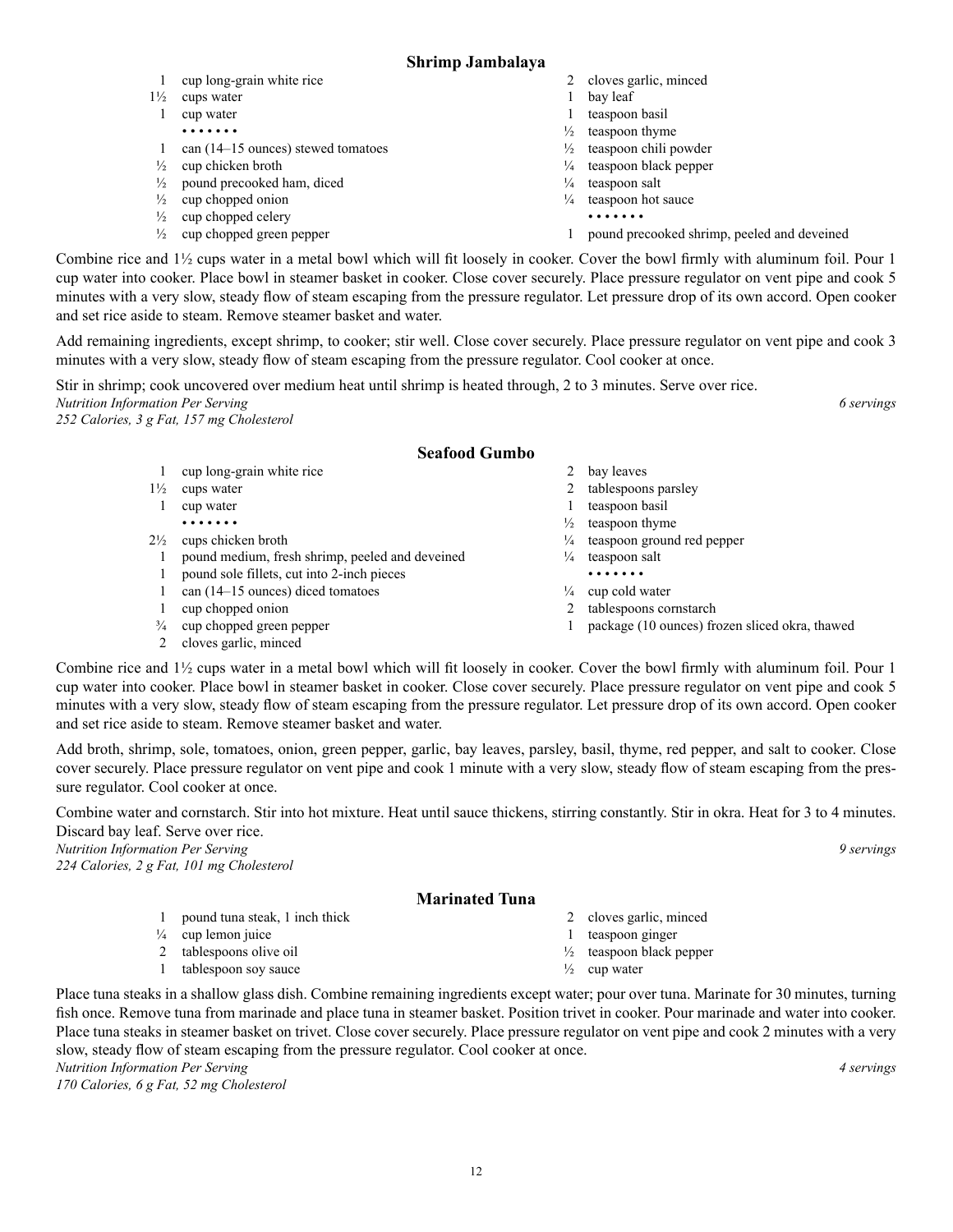### *Seafood Timetable*

Pour 1 cup water into cooker. Position trivet in cooker. Place seafood in steamer basket on trivet. Do not fill cooker over ⅔ full. Close cover securely. Place pressure regulator on vent pipe and **cook according to chart with a very slow, steady flow of steam escaping from the pressure regulator. Cool cooker at once.**

| <b>Seafood</b><br>(fresh or thawed) | Cooking Time<br>(minutes) | <b>Seafood</b><br>(fresh or thawed)                                           | Cooking Time<br>(minutes) |
|-------------------------------------|---------------------------|-------------------------------------------------------------------------------|---------------------------|
| Crab Legs                           | $0 - 1$                   | Shrimp                                                                        |                           |
| Fish Fillets (1 inch thick)         |                           | Medium to Large (36 to 40 count)<br>Large $(21 \text{ to } 25 \text{ count})$ | $0 - 1$                   |
| Salmon Fillets (1 inch thick)       |                           |                                                                               |                           |
| Scallops Large                      |                           | Tuna Fillets (1 inch thick)                                                   |                           |

### **POULTRY**

A host of great, light meals can evolve from chicken and other poultry when prepared in the pressure cooker. Be it a tender fillet with a delightful, light sauce or a savory casserole with a host of nutritious vegetables, you'll find the pressure cooker is perfect for preparing your favorites in a hurry. Try the following recipes and enjoy tasty poultry in a variety of ways or prepare your own favorite poultry dishes. It's not necessary to brown poultry before pressure cooking, but you may do so if you like. Searing tends to seal in the natural juices, while cooking without browning lets the flavor of the various ingredients intermingle for some spectacular taste combinations. For crispier chicken, you may want to put the chicken under the broiler for a few minutes after pressure cooking.

#### *For poultry, do not fill pressure cooker over ⅔ full! No portion of the poultry should extend above the ⅔ full mark (see page 4). Operating the cooker without cooking liquid or allowing the cooker to boil dry will damage the cooker.*

#### **Soy Chicken**

- 4 boneless, skinless chicken breast halves
- $\frac{1}{2}$  cup water
- $\frac{1}{4}$  cup low sodium soy sauce
- $\frac{1}{2}$  cup sliced mushrooms

Place all ingredients in cooker. Close cover securely. Place pressure regulator on vent pipe and cook 4 minutes with a very slow, steady flow of steam escaping from the pressure regulator. Let pressure drop of its own accord. *Nutrition Information Per Serving 4 servings 169 Calories, 2 g Fat, 69 mg Cholesterol*

#### **Chicken Breasts Tarragon**

| tablespoon vegetable oil                          |               | teaspoon tarragon                   |
|---------------------------------------------------|---------------|-------------------------------------|
| 4 boneless, skinless chicken breast halves        |               | teaspoon salt                       |
| $\frac{1}{2}$ cup white wine Worcestershire sauce |               | $\frac{1}{4}$ teaspoon black pepper |
| $\frac{1}{2}$ cup white wine                      |               | .                                   |
| $\frac{1}{4}$ cup chopped onion                   | $\frac{1}{4}$ | cup water                           |
| $\frac{1}{4}$ cup sliced celery                   |               | tablespoon cornstarch               |
| $\frac{1}{4}$ cup sliced carrot                   |               |                                     |

Heat oil in cooker over medium heat. Brown chicken. Add remaining ingredients except cornstarch and water. Close cover securely. Place pressure regulator on vent pipe and cook 4 minutes with a very slow, steady flow of steam escaping from the pressure regulator. Cool cooker at once. Remove chicken and keep warm. Combine water and cornstarch. Stir into sauce. Heat until sauce thickens, stirring constantly.

*Nutrition Information Per Serving 4 servings 219 Calories, 5 g Fat, 69 mg Cholesterol*

#### **California Chicken**

- 2 tablespoons vegetable oil 6 boneless, skinless chicken breast halves
- 1 teaspoon rosemary
- 3 cloves garlic, peeled and sliced
- $\frac{1}{2}$  cup white wine

 $\frac{1}{2}$  cup chicken broth

½ onion, sliced  $\frac{1}{2}$  cup sliced celery 3 tablespoons brown sugar

- $\frac{1}{4}$  cup chopped parsley • • • • • • •
- $\frac{1}{2}$  lemon, thinly sliced Salt and pepper to taste

Heat oil in cooker over medium heat. Brown chicken. Season chicken with rosemary. Place chicken in cooker. Cover chicken with garlic. Combine wine, broth, and parsley; pour over chicken. Close cover securely. Place pressure regulator on vent pipe and cook 4 minutes with a very slow, steady flow of steam escaping from the pressure regulator. Cool cooker at once. Garnish chicken with lemon slices. *Nutrition Information Per Serving 6 servings* 

*191 Calories, 6 g Fat, 69 mg Cholesterol*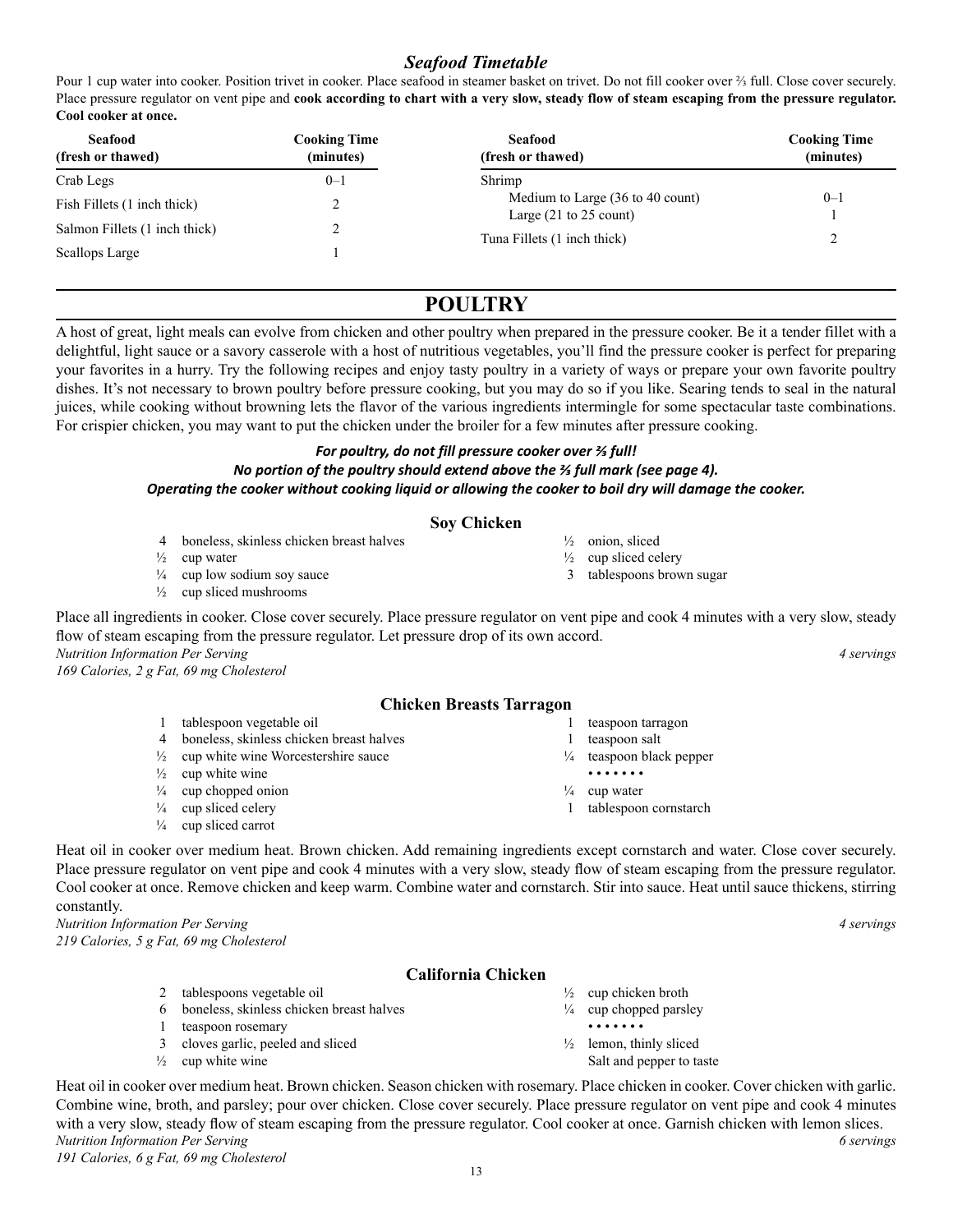### **Chutney Chicken**

- 6 boneless, skinless chicken breast halves
- 1 can (14–15 ounces) diced tomatoes 1 can (4 ounces) chopped green chilies
- $\frac{1}{2}$  cup raisins
- $\frac{1}{3}$  cup mango chutney
- 1 tablespoon vinegar
- 1 tablespoon brown sugar
- $\frac{1}{4}$  teaspoon allspice
- • • • •
- $\frac{1}{4}$  cup water
- 1 tablespoon cornstarch

Place all ingredients except cornstarch and water in cooker. Close cover securely. Place pressure regulator on vent pipe and cook 4 minutes with a very slow, steady flow of steam escaping from the pressure regulator. Let pressure drop of its own accord. Remove chicken and keep warm. Combine water and cornstarch. Stir into sauce. Heat until sauce thickens, stirring constantly. *Nutrition Information Per Serving 6 servings* 

*258 Calories, 3 g Fat, 73 mg Cholesterol*

### **Sweet 'n Sour Chicken Wings**

**Note:** Do not increase this recipe.

- 18 chicken wings
- 1 can (8 ounces) pineapple chunks, undrained
- 1 red pepper, cut into 1-inch pieces
- 1 medium onion, cut into 1-inch pieces
- $\frac{1}{2}$  cup sliced celery
- $\frac{1}{3}$  cup vinegar
- $\frac{1}{4}$  cup brown sugar
- 2 tablespoons soy sauce
- 1 tablespoon catsup
- ½ teaspoon Worcestershire sauce
- ¼ teaspoon ground ginger
- • • • •
- 2 tablespoons cold water
- 2 tablespoons cornstarch

Place chicken wings, pineapple chunks and juice, pepper, onion, and celery in cooker. Mix vinegar, brown sugar, soy sauce, catsup, Worcestershire sauce, and ginger in small bowl; pour into cooker. Close cover securely. Place pressure regulator on vent pipe and cook 3 minutes with a very slow, steady flow of steam escaping from the pressure regulator. Cool cooker at once.

Remove chicken, pineapple, and vegetables to a warm platter. Mix cold water and cornstarch. Stir into hot liquid. Heat until sauce thickens, stirring constantly. Pour sauce over chicken, pineapple, and vegetables. Serve with steamed rice, if desired, see page 23. *Nutrition Information Per Serving 6 servings* 

*418 Calories, 24 g Fat, 113 mg Cholesterol*

#### **Chicken Cacciatore**

|                | (3-pound) chicken, cut into serving pieces | tablespoons minced parsley          |
|----------------|--------------------------------------------|-------------------------------------|
|                | cup diced tomatoes                         | teaspoon oregano                    |
| $\frac{1}{3}$  | cup white wine                             | teaspoon salt                       |
| $1\frac{1}{2}$ | cups sliced onions                         | $\frac{1}{4}$ teaspoon black pepper |
| $\frac{1}{2}$  | cup chopped carrots                        | .                                   |
| $\frac{1}{2}$  | cup chopped celery                         | can (6 ounces) tomato paste         |
|                | cloves garlic, minced                      |                                     |

Place all ingredients except tomato paste in pressure cooker. Close cover securely. Place pressure regulator on vent pipe and cook 8 minutes with a very slow, steady flow of steam escaping from the pressure regulator. Cool cooker at once.

Place chicken on warm platter. Stir tomato paste into sauce in cooker. Simmer until thickened. Pour over chicken. *Nutrition Information Per Serving 6 servings 291 Calories, 14 g Fat, 90 mg Cholesterol*

#### **Herbed Chicken**

1 tablespoon vegetable oil 1 cup chopped onion 1 tablespoon chopped garlic 3 pounds chicken thighs, skinned 1 cup chicken broth 1 tablespoon chopped parsley  $\frac{1}{2}$  cup chopped celery leaves 1 teaspoon oregano 1 teaspoon basil • • • • • • • 2 tablespoons flour Salt and pepper to taste

Heat oil in cooker over medium heat. Sauté onion and garlic; remove. Brown chicken. Add onion, garlic, broth, parsley, celery leaves, oregano, and basil. Close cover securely. Place pressure regulator on vent pipe and cook 8 minutes with a very slow, steady flow of steam escaping from the pressure regulator. Cool cooker at once.

Remove chicken to a warm dish. Add olives to liquid and heat. Mix cold water with flour. Stir into hot broth. Heat until sauce thickens, stirring constantly. Pour sauce over chicken. *Nutrition Information Per Serving 6 servings 250 Calories, 8 g Fat, 115 mg Cholesterol*

- 
- 1 can (4 ounces) sliced black olives
- 2 tablespoons cold water
-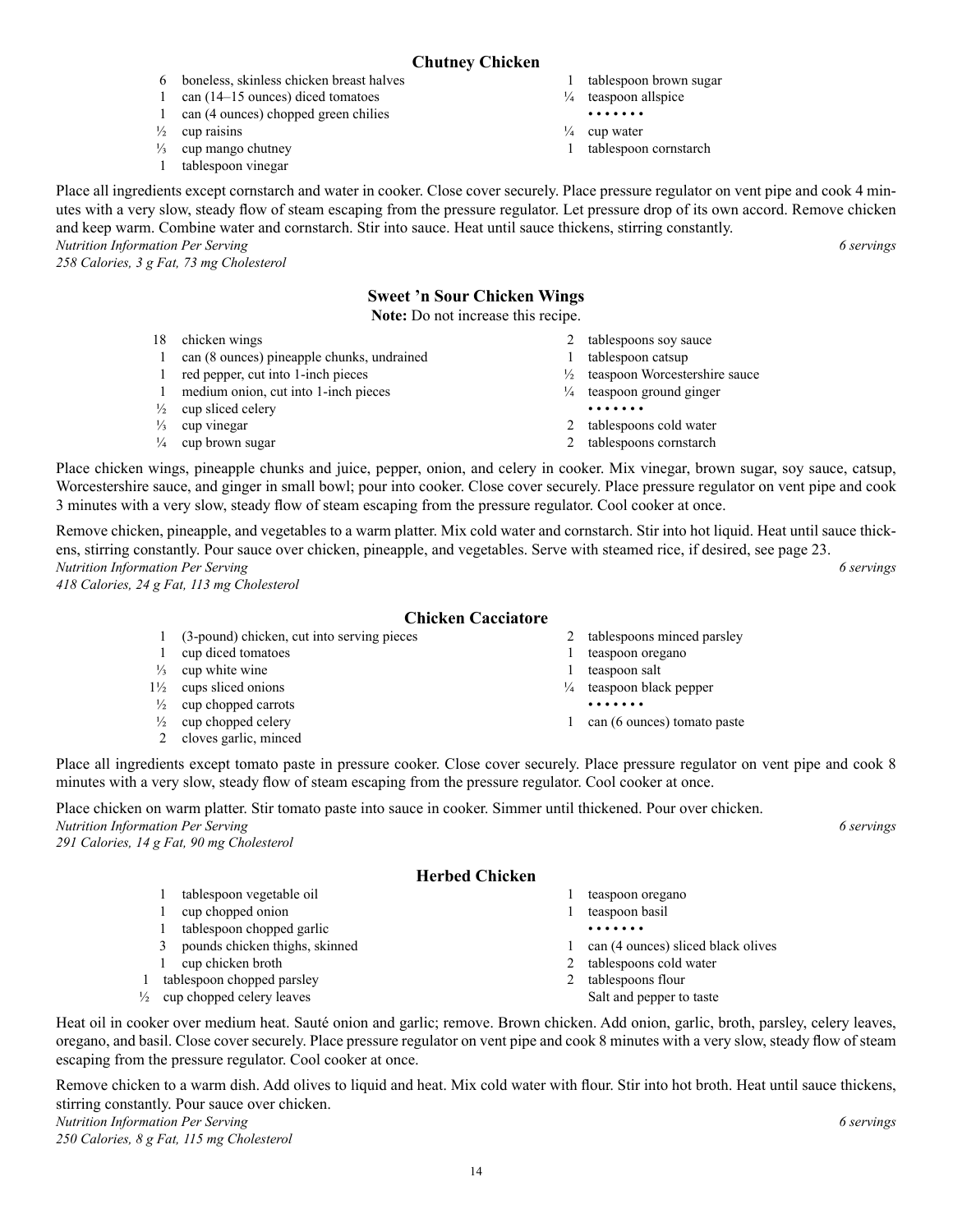#### **Bayou Bounty Chicken**

- 1 (3-pound) chicken, cut into serving pieces
- 1 can (28 ounces) whole tomatoes, undrained, cut up
- 1½ cups chopped onion
- $\frac{1}{2}$  cup chopped green pepper
- $\frac{1}{2}$  cup chopped celery

Add all ingredients except rice to pressure cooker. Close cover securely. Place pressure regulator on vent pipe and cook 8 minutes with a very slow, steady flow of steam escaping from the pressure regulator. Let pressure drop of its own accord. Serve chicken and sauce over rice.

*Nutrition Information Per Serving 6 servings 394 Calories, 14 g Fat, 90 mg Cholesterol*

#### **Turkey Breast**

- 1 (3- to 4-pound) turkey breast
- 1 tablespoon vegetable oil
- 1½ cups water
- 1 onion, chopped

Heat oil in cooker over medium heat. Brown turkey on all sides. Add remaining ingredients. Close cover securely. Place pressure regulator on vent pipe and cook 35 minutes with a very slow, steady flow of steam escaping from the pressure regulator. Let pressure drop of its own accord. Thicken gravy, if desired.

*Nutrition Information Per Serving 6 to 8 servings* 

*197 Calories, 8 g Fat, 76 mg Cholesterol*

#### **Arroz con Pollo**

- 1 (3 to 3½-pound) chicken, cut into serving pieces Paprika
- Salt and pepper 2 tablespoons olive oil
- 2 medium onions, chopped
- 1 clove garlic, minced
- 1 cup chicken broth
- 1 bay leaf
- ½ teaspoon crushed red pepper

Sprinkle chicken with paprika, salt, and pepper. Heat oil in cooker over medium heat. Brown chicken a few pieces at a time and remove. Add onions and garlic to pressure cooker. Sauté until tender. Return chicken to pressure cooker. Add broth, bay leaf, red pepper, and saffron. Close cover securely. Place pressure regulator on vent pipe and cook 8 minutes with a very slow, steady flow of steam escaping from the pressure regulator. Cool cooker at once.

Stir in peas, olives, tomato, and pimientos. Close cover securely. Place pressure regulator on vent pipe and cook 0 minutes. Let pressure drop of its own accord. Stir in cooked rice. *Nutrition Information Per Serving 6 servings* 

*462 Calories, 19 g Fat, 93 mg Cholesterol*

*Poultry Timetable*

It is not necessary to brown poultry before pressure cooking, but you may do so if you like. After browning, remove poultry from cooker and pour liquid into cooker. Position trivet in cooker. Place poultry in steamer basket on trivet§ .

*Note: If the amount of poultry is increased, it is not necessary to increase the cooking time or liquid.*

#### *Do not fill pressure cooker over ⅔ full! No portion of the poultry should extend above the ⅔ full mark (see page 4).*

| <b>Poultry</b>                             | Liquid<br>(cups) | Cooking Time<br>(minutes) | Poultry                       | Liquid<br>(cups) | <b>Cooking Time</b><br>(minutes) |
|--------------------------------------------|------------------|---------------------------|-------------------------------|------------------|----------------------------------|
| Whole Chicken $(2\frac{1}{2}$ to 3 pounds) |                  | $3 - 15$                  | Chicken Breast (boneless)     |                  | $3 - 4^{\ddagger}$               |
| Chicken (cut into serving pieces)          |                  |                           | Turkey Breast (3 to 4 pounds) | $1\frac{1}{2}$   | 35                               |

- - 1 package (10 ounces) frozen green peas
	- 1 cup sliced green olives
	- 1 tomato, peeled, chopped
	- 1 jar (4 ounces) pimientos, drained, sliced • • • • • • •
		-

 $\frac{1}{2}$  cup chopped celery

2 cloves garlic, minced

• • • • • • •

1 tablespoon extra-spicy seasoning blend

Hot cooked rice (see page 23)

 $\frac{1}{2}$  teaspoon poultry seasoning Salt and pepper to taste

teaspoon crushed saffron threads • • • • • • •

- 
- 
- 
- - Hot cooked rice (see page 23)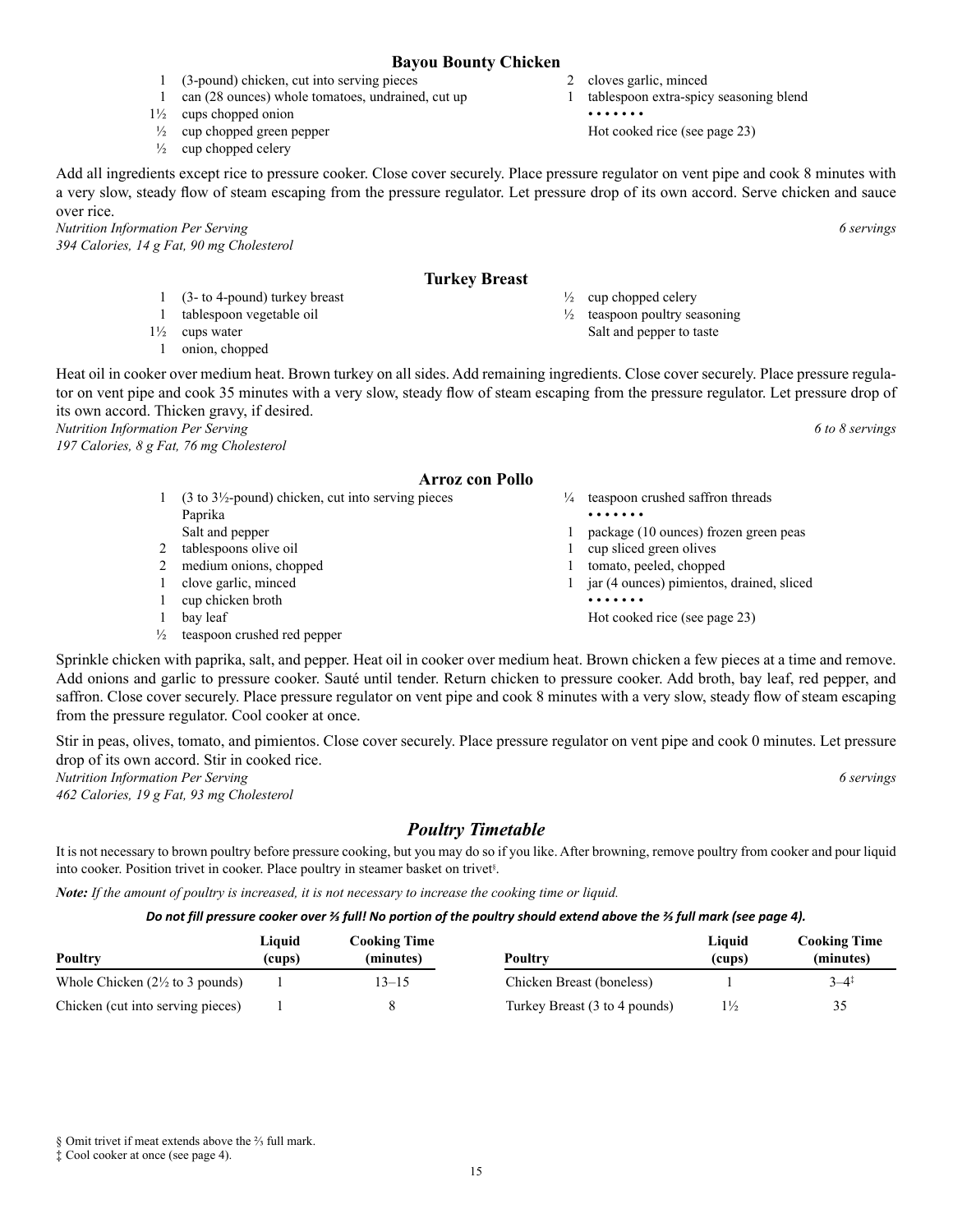### **MEATS**

When it comes to creating juicy, tender, flavorful meat dishes, the pressure cooker has no equal. Even budget cuts of meat that usually require slow, moist-heat cooking will turn out succulent and savory—in very little time in the pressure cooker. An important step when preparing meat in the pressure cooker is to sear meat to a crispy brown on all sides to seal in natural juices. This can be done right in the pressure cooker.

The following recipes were written for fresh or completely thawed meats. To cook frozen meats, thaw one half hour or more so that the surface of the meat will sear crispy brown. Then increase the cooking times given in the recipes. Frozen beef, veal, and lamb should be cooked 25 minutes per pound. Frozen pork should be cooked 30 minutes per pound. Cooking time will vary depending on the size and thickness of the cut, the distribution of fat and bone, the grade and cut of the meat, and the degree of doneness desired.

After cooking, if gravy is desired, stir 1 to 2 tablespoons of flour or cornstarch into  $\frac{1}{4}$  cup cold water. Heat cooking liquid in pressure cooker and slowly pour in flour mixture, stirring to blend. Heat to boiling, stirring constantly for 1 minute or until thickened. Season with salt and pepper.

#### *For meat, do not fill pressure cooker over ⅔ full! No portion of the meat should extend above the ⅔ full mark (see page 4). Operating the cooker without cooking liquid or allowing the cooker to boil dry will damage the cooker.*

#### **Beef Pot Roast**

- 3 pounds beef pot roast
- 1 tablespoon vegetable oil

2 cups water

- Salt and pepper 1 small onion, chopped
- 1 bay leaf

Heat oil in cooker over medium heat. Brown roast well on all sides; remove roast. Pour water into cooker. Position trivet in cooker. Place roast in steamer basket on trivet<sup>§</sup>. Season roast with salt, pepper, onions, and bay leaf. Close cover securely. Place pressure regulator on vent pipe and cook 45 minutes with a very slow, steady flow of steam escaping from the pressure regulator. Let pressure drop of its own accord. Thicken gravy, if desired.

*Nutrition Information Per Serving 6 servings 297 Calories, 20 g Fat, 72 mg Cholesterol*

#### **Porcupine Meatballs**

1 pound lean ground beef  $\frac{1}{3}$  cup uncooked long-grain white rice 2 tablespoons tomato paste 1 teaspoon salt  $\frac{1}{4}$  teaspoon pepper  $\frac{1}{2}$  cup chopped onion  $\frac{1}{4}$  cup sliced celery  $\frac{1}{4}$  cup chopped green pepper 1 cup tomato sauce  $\frac{1}{2}$  cup water 1 tablespoon sugar  $\frac{1}{2}$  teaspoon dry mustard

Combine ground beef, rice, tomato paste, salt, and pepper; mix well. Form into 8 balls. Place meatballs in cooker. Add onion, celery, and green pepper. Combine tomato sauce, water, sugar, and mustard. Pour over meatballs. Close cover securely. Place pressure regulator on vent pipe and cook 12 minutes with a very slow, steady flow of steam escaping from the pressure regulator. Cool cooker at once. *Nutrition Information Per Serving 4 servings 350 Calories, 17 g Fat, 77 mg Cholesterol*

#### **Beef Stew**

- 1 pound lean beef, cut into 1-inch cubes
- 1 cup water
- 1 large onion, sliced
- • • • 4 small potatoes, quartered
- 1 cup frozen green beans
- 1 cup sliced carrots

Place beef, water, and onion in cooker. Close cover securely. Place pressure regulator on vent pipe and cook 8 minutes with a very slow, steady flow of steam escaping from the pressure regulator. Cool cooker at once. Add potatoes, green beans, carrots, tomatoes, salt, and pepper to cooker. Close cover securely. Place pressure regulator on vent pipe and cook 3 minutes with a very slow, steady flow of steam escaping from the pressure regulator. Cool cooker at once. Mix water and flour; stir into stew. Heat until stew thickens, stirring constantly.

16

*Nutrition Information Per Serving 4 servings 347 Calories, 7 g Fat, 73 mg Cholesterol*

- 1 cup diced tomatoes
- 1 teaspoon salt
- $\frac{1}{4}$  teaspoon black pepper
- • • • •
- $\frac{1}{4}$  cup cold water
- 1 tablespoon flour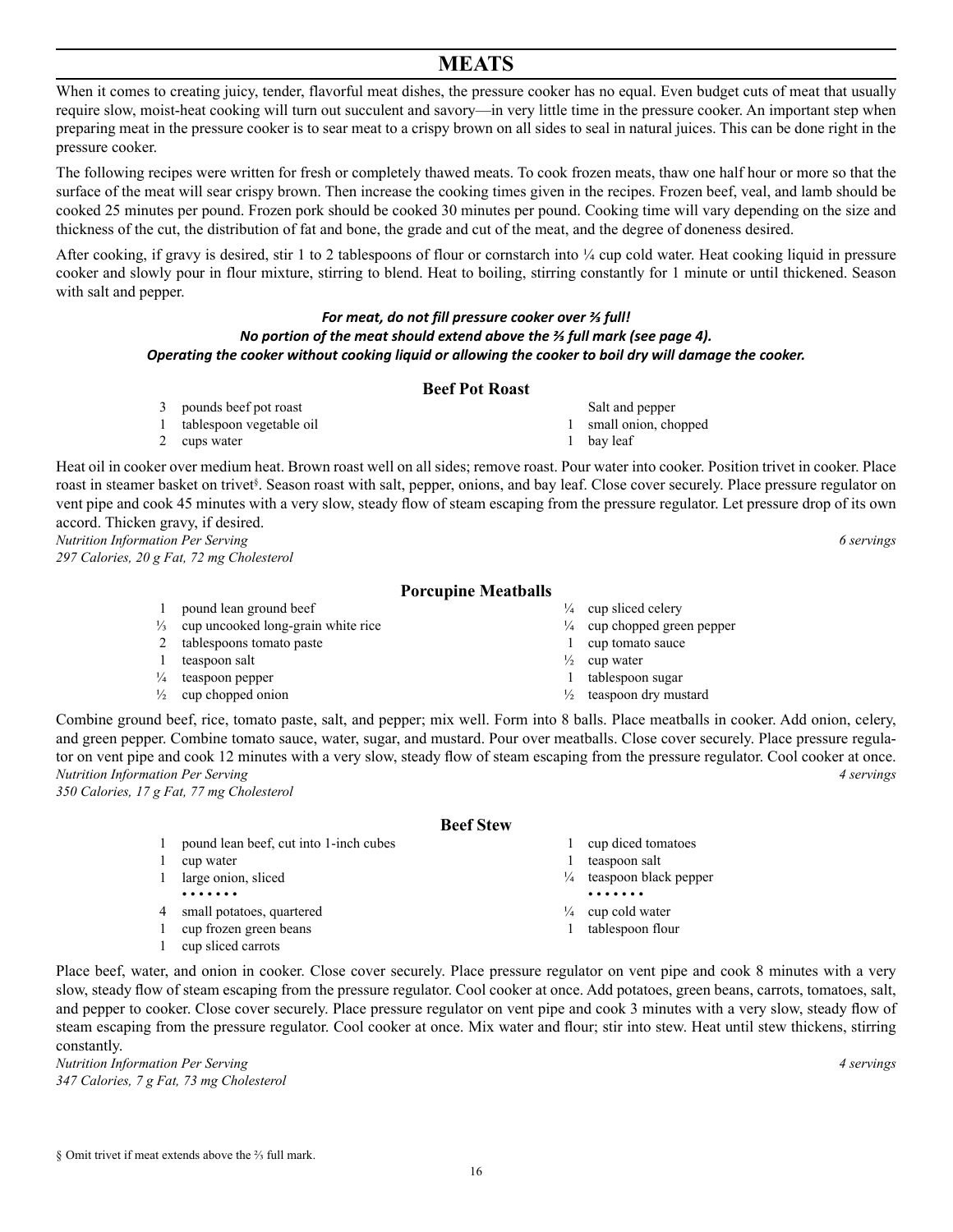#### **Spaghetti Meat Sauce**

- 1 teaspoon parsley flakes
	- $\frac{1}{2}$  teaspoon oregano
	- $\frac{1}{2}$  teaspoon basil
	- $\frac{1}{4}$  teaspoon thyme
	- $\frac{1}{8}$  teaspoon red pepper
	- 3 drops hot pepper sauce
		- • • • •
	- 1 can (6 ounces) tomato paste

 $\frac{1}{2}$  cup chopped green pepper

1 teaspoon crushed red pepper 1 teaspoon dry mustard ¼ teaspoon black pepper 1 large onion, sliced 2 cups water

 $\frac{1}{2}$  cup sliced celery  $\frac{1}{2}$  teaspoon salt ¼ teaspoon pepper

Brown beef in cooker over medium heat. Stir in remaining ingredients except tomato paste. Close cover securely. Place pressure regulator on vent pipe and cook 8 minutes with a very slow, steady flow of steam escaping from the pressure regulator. Cool cooker at once. Stir in tomato paste and simmer, uncovered, to desired thickness. Serve sauce over spaghetti. Sprinkle with Parmesan cheese, if desired. *Nutrition Information Per Serving 6 servings* 

*229 Calories, 12 g Fat, 51 mg Cholesterol*

#### **Swiss Steak**

- 2 pounds round steak, 1 inch thick
- 1 can (8 ounces) tomato sauce

1 pound lean ground beef

1 cup chopped onion  $\frac{1}{2}$  cup chopped celery  $\frac{1}{2}$  cup diced green pepper 1 clove garlic, minced 2 teaspoons sugar 1 teaspoon salt

 $\frac{1}{2}$  cup water

1 can (14–15 ounces) diced tomatoes

- $\frac{1}{2}$  cup water
- 1 cup chopped onion

Place all ingredients in cooker. Close cover securely. Place pressure regulator on vent pipe and cook 18 minutes with a very slow, steady flow of steam escaping from the pressure regulator. Cool cooker at once. Thicken sauce, if desired. *Nutrition Information Per Serving 6 servings* 

*251 Calories, 9 g Fat, 98 mg Cholesterol*

#### **Apricot Barbecue Pork Roast**

- 1 (3-pound) boneless rolled pork roast
- $\frac{1}{2}$  cup catsup
- ½ cup teriyaki sauce
- ⅓ cup apricot preserves
- $\frac{1}{4}$  cup cider vinegar
- $\frac{1}{4}$  cup packed dark brown sugar
- Place pork roast in a large plastic bag or glass dish. Combine catsup, teriyaki sauce, preserves, vinegar, brown sugar, red pepper, mustard, and pepper. Mix thoroughly and pour over pork. Refrigerate overnight. Remove pork; reserve marinade. Brown pork on all sides in pressure cooker over medium heat; remove.

Position trivet, half of sliced onion, and water in cooker. Place pork roast in steamer basket on trivet and arrange remaining onion evenly on top of roast. Close cover securely. Place pressure regulator on vent pipe and cook 60 minutes with a very slow, steady flow of steam escaping from the pressure regulator. Let pressure drop of its own accord.

Place reserved marinade in saucepan and simmer until thickened, stirring occasionally. Remove roast and onions from pressure cooker. Add onions to thickened marinade and serve with sliced pork. Onions may be puréed before adding to sauce and served with rice, if desired.

*Nutrition Information Per Serving 8 servings 332 Calories, 13 g Fat, 77 mg Cholesterol*

#### **Barbecue Spareribs**

- 3 pounds spareribs, cut into serving pieces
- 1 cup water • • • • • • •
- 1 cup catsup
- $\frac{1}{2}$  cup water
- $\frac{1}{2}$  cup vinegar

Place ribs and water in cooker. Close cover securely. Place pressure regulator on vent pipe and cook 5 minutes with a very slow, steady flow of steam escaping from the pressure regulator. Cool cooker at once. Drain off liquid. Mix remaining ingredients; pour over ribs in cooker. Stir to coat ribs. Close cover securely. Place pressure regulator on vent pipe and cook 10 minutes with a very slow, steady flow of steam escaping from the pressure regulator. Let pressure drop of its own accord. Remove ribs. Simmer sauce, uncovered, to desired thickness.

*Nutrition Information Per Serving 6 servings 427 Calories, 27 g Fat, 107 mg Cholesterol*

- 
- 
- 

 $\frac{1}{4}$  cup chopped onion  $\frac{1}{4}$  cup sugar 1 teaspoon salt

- 1 teaspoon chili powder
- 1 teaspoon celery seed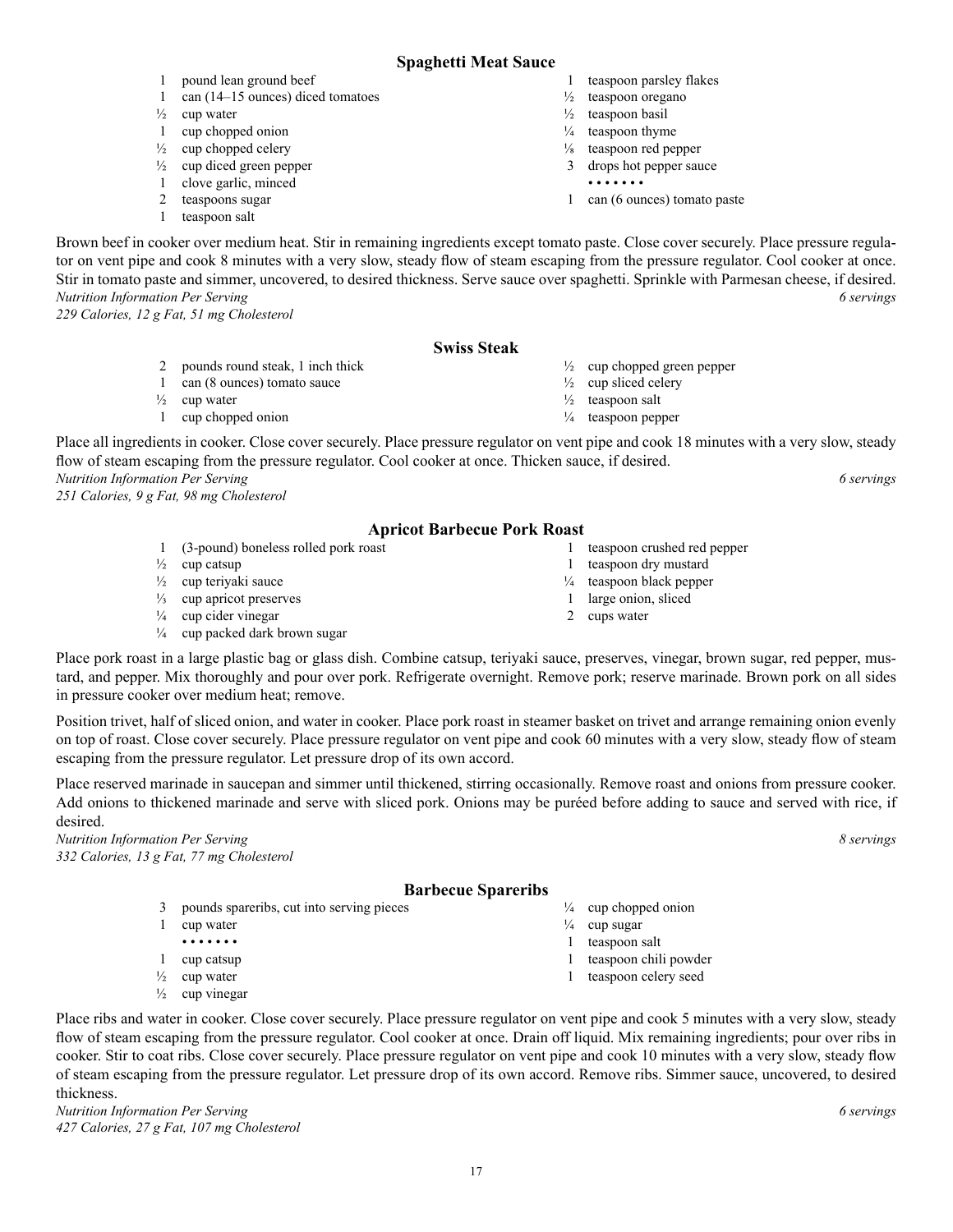#### **Corned Beef**

1 tablespoon garlic powder 1 bay leaf

Pour 2 cups water into cooker. Position trivet in cooker. Rub garlic powder into all surfaces of corned beef. Place corne*d beef in steamer basket on trivet§. Add bay leaf. Close cover securely. Place press*ure regulator on vent pipe and cook 60 minutes with a very slow, steady flow of steam escaping from the pressure regulator. Let pressure drop of its own accord. Note: If seasoning packet is provided with corn beef, use packet and omit bay leaf.

*Nutrition Information Per Serving 6 servings* 

*295 Calories, 18 g Fat, 103 mg Cholesterol*

#### **Stuffed Pork Chops**

- 2 tablespoons vegetable oil 4 1 inch thick boneless pork chops, with deep pocket
- cut in each 1 cup chopped onion
- ¾ cup chopped celery

3 pounds corned beef 2 cups water

 $\frac{1}{2}$  cup corn

Heat oil in cooker over medium heat. Brown pork chops. Remove from cooker. Sauté onions and celery in cooker. Stir in corn, bran flakes, 2 tablespoons water, and sage; remove from cooker. Stuff pork chops with mixture. Pour  $1\frac{1}{2}$  cups water into cooker. Position trivet in cooker. Place pork chops in steamer basket on trivet. Close cover securely. Place pressure regulator on vent pipe and cook 16 minutes with a very slow, steady flow of steam escaping from the pressure regulator. Cool cooker at once.

*Nutrition Information Per Serving 4 servings* 

*430 Calories, 20 g Fat, 133 mg Cholesterol*

#### **Pork Loin Roast**

- 1 (3-pound) pork loin roast Salt and pepper 1 onion, sliced
- 1 tablespoon vegetable oil 2 cups water

Heat oil in cooker over medium heat. Brown roast well on all sides. Remove roast from cooker. Pour water into cooker. Position trivet in cooker. Place roast in steamer basket on trivet§. Season with salt, pepper, and sliced onion. Close cover securely. Place pressure regulator on vent pipe and cook 55 minutes with a very slow, steady flow of steam escaping from the pressure regulator. Let pressure drop of its own accord.

*Nutrition Information Per Serving 6 servings 483 Calories, 27 g Fat, 171 mg Cholesterol*

#### **Stuffed Flank Steak**

- $\frac{1}{2}$  teaspoon salt
- ¼ teaspoon marjoram
- $\frac{1}{4}$  teaspoon thyme
- ⅛ teaspoon black pepper
- 1 pound flank steak, cut into 2 equal pieces
- 1 cup diced tomatoes

Heat butter in cooker over medium heat. Sauté onion, celery, and garlic. Mix in 2 tablespoons of the broth, bread crumbs, salt, marjoram, thyme, and pepper. Spread stuffing mixture on one steak; top with remaining steak. Secure with toothpicks or metal skewers. Place steak in cooker; stir in remaining 4 tablespoons broth and tomatoes. Close cover securely. Place pressure regulator on vent pipe and cook 18 minutes with a very slow, steady flow of steam escaping from the pressure regulator. Let pressure drop of its own accord.

*Nutrition Information Per Serving 4 servings* 

*237 Calories, 12 g Fat, 56 mg Cholesterol*

### **Lamb Stew**

- 1 pound lamb stew meat, cut into 1-inch cubes
- 1 cup water
- 1 large onion, sliced
- 1 tablespoon Worcestershire sauce
- 1 large clove garlic, minced • • • • • • •
- 4 small potatoes, quartered

Place lamb, water, onion, Worcestershire sauce, and garlic in cooker. Close cover securely. Place pressure regulator on vent pipe and cook 6 minutes with a very slow, steady flow of steam escaping from the pressure regulator. Cool cooker at once.

1 cup bran flakes, crushed

- 2 tablespoons water
- ½ teaspoon dried sage 1½ cups water
	- Salt and pepper to taste

- 
- 
- 
- 
- 
- 

18

- 1 cup baby-cut carrots 1 teaspoon salt
- $\frac{1}{4}$  teaspoon black pepper • • • • • • •
- $\frac{1}{4}$  cup cold water
- 1 tablespoon flour

- 
- 
- 
- 

- $\frac{1}{2}$  cup chopped onion  $\frac{1}{2}$  cup chopped celery
- 1 clove garlic, minced
- 6 tablespoons beef broth, divided
- 1 cup bread crumbs

1 tablespoon butter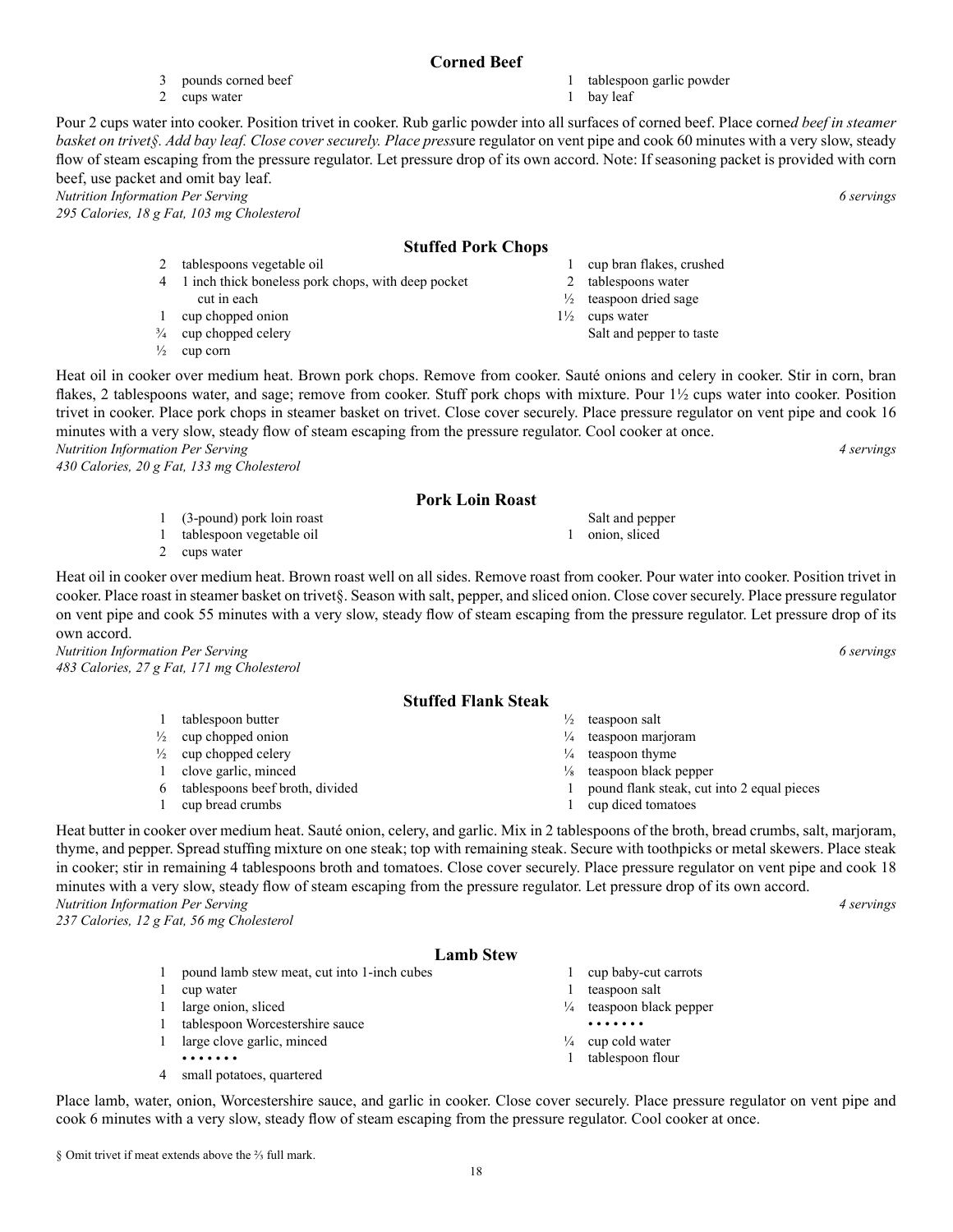Add potatoes, carrots, salt, and pepper. Close cover securely. Place pressure regulator on vent pipe and cook 3 minutes with a very slow, steady flow of steam escaping from the pressure regulator. Cool cooker at once. Mix water and flour thoroughly; stir into stew. Heat until stew thickens, stirring constantly.

*Nutrition Information Per Serving 4 servings* 

*315 Calories, 6 g Fat, 74 mg Cholesterol*

#### *Meat Timetable*

Brown meat well and remove from cooker. Pour liquid into cooker. Position trivet in cooker. Place meat in steamer basket on trivet<sup>§</sup>. Note: If the amount *of meat is increased, it is not necessary to increase the cooking time or liquid.*

|  |  | Do not fill pressure cooker over ¾ full! No portion of the meat should extend above the ¾ full mark (see page 4). |  |
|--|--|-------------------------------------------------------------------------------------------------------------------|--|
|--|--|-------------------------------------------------------------------------------------------------------------------|--|

| Meat               |                          | Liquid<br>(cups) | <b>Cooking Time</b><br>(minutes) | Meat              |                          | Liquid<br>(cups) | <b>Cooking Time</b><br>(minutes) |
|--------------------|--------------------------|------------------|----------------------------------|-------------------|--------------------------|------------------|----------------------------------|
| Beef               |                          |                  |                                  | Pork              |                          |                  |                                  |
| <b>Chuck Roast</b> | 3 pounds                 |                  | $45 - 50$                        | Chops             | 1 inch thick             |                  | $15^{\ddagger}$                  |
| Corned Beef        | 3 pounds                 | 2                | 60                               | Chops             | $\frac{1}{2}$ inch thick |                  | $8^{\ddagger}$                   |
| Rolled Rib Roast   | 3 pounds                 | $1\frac{1}{2}$   | $30 - 35$                        | <b>Butt Roast</b> | 3 pounds                 | $\overline{2}$   | 55                               |
| Round Steak        | 1 inch thick             |                  | $18^{\ddagger}$                  | Loin Roast        | 3 pounds                 | $\overline{2}$   | 55                               |
| Round Steak        | $\frac{1}{2}$ inch thick |                  | $10^{*}$                         | <b>Steak</b>      | 1 inch thick             |                  | $12^{1}$                         |
| <b>Short Ribs</b>  |                          | $1\frac{1}{2}$   | 25                               | <b>Steak</b>      | $\frac{1}{2}$ inch thick |                  | $5^{\ddagger}$                   |
| Ham                |                          |                  |                                  | Veal              |                          |                  |                                  |
| Slice              | 3 pounds                 | $1\frac{1}{2}$   | $30 - 35$                        | Chops             | 1 inch thick             |                  | $12^{\ddagger}$                  |
| Picnic             | 3 pounds                 | $1\frac{1}{2}$   | $30 - 35$                        | Chops             | $\frac{1}{2}$ inch thick |                  | $5^{\ddagger}$                   |
| Lamb               |                          |                  |                                  | Roast             | 3 pounds                 | $\overline{2}$   | $45 - 50$                        |
| Chops              | 1 inch thick             |                  | $12^{\ddagger}$                  | <b>Steak</b>      | 1 inch thick             |                  | $10^{1}$                         |
|                    |                          |                  | $5^{\ddagger}$                   |                   |                          |                  |                                  |
| Chops              | $\frac{1}{2}$ inch thick |                  |                                  |                   |                          |                  |                                  |
| Leg of Lamb        | 3 pounds                 | 2                | $35 - 45$                        |                   |                          |                  |                                  |

### **VEGETABLES**

Vegetables have assumed new importance and prominence on the menu. Health-conscious cooks feature an abundance of vegetables on the family meal plan, while restaurants increasingly cater to a more "vegetable-conscious" clientele. Pressure cooking is the preferred method for preparing vegetables. Because of the fast cooking time and super-heated steam, vegetables retain most of their natural color, texture, flavor, and nutrients. And pressure cooking offers an additional health advantage; because so much more natural taste is retained, vegetables require much less salt and seasonings. A garden variety of fresh or frozen vegetables can be cooked at the same time in the pressure cooker. By using the trivet and steamer basket to keep them out of the cooking liquid, each vegetable retains its own distinctive flavor and appearance. Just be sure that all vegetables cooked together require the same cooking time. It is important to accurately time the cooking period because vegetables cook very quickly in the pressure cooker. If you wish to blend the vegetable flavors, place them in the steamer basket and omit the trivet.

#### *For fresh and frozen vegetables, do not fill pressure cooker over ⅔ full!*

#### *Operating the cooker without cooking liquid or allowing the cooker to boil dry will damage the cooker.*

#### **Artichokes 'n Sauce**

3 artichokes

1 cup water

1 tablespoon vegetable oil

Pour water and oil into cooker. Position trivet in cooker. Place artichokes upside down in steamer basket on trivet. Close cover securely. Place pressure regulator on vent pipe and cook 10 minutes with a very slow, steady flow of steam escaping from the pressure regulator. Cool cooker at once. Serve with your choice of the following sauces.

*Nutrition Information Per Serving 3 servings 60 Calories, 0 g Fat, 0 mg Cholesterol*

#### **Garlic Sauce**

Combine ¼ cup melted butter and 2 cloves minced garlic. Serve warm.

#### **Herb Yogurt**

Combine 1 cup plain yogurt, ¼ cup finely chopped carrots, ½ teaspoon dill weed, and ¼ teaspoon salt. Serve chilled.

#### **Italian Sauce**

Combine ½ cup mayonnaise and ¼ cup Italian style salad dressing. Serve chilled.

§ Omit trivet if meat extends above the <sup>2</sup>/<sub>3</sub> full mark.

‡ Cool cooker at once (see page 4).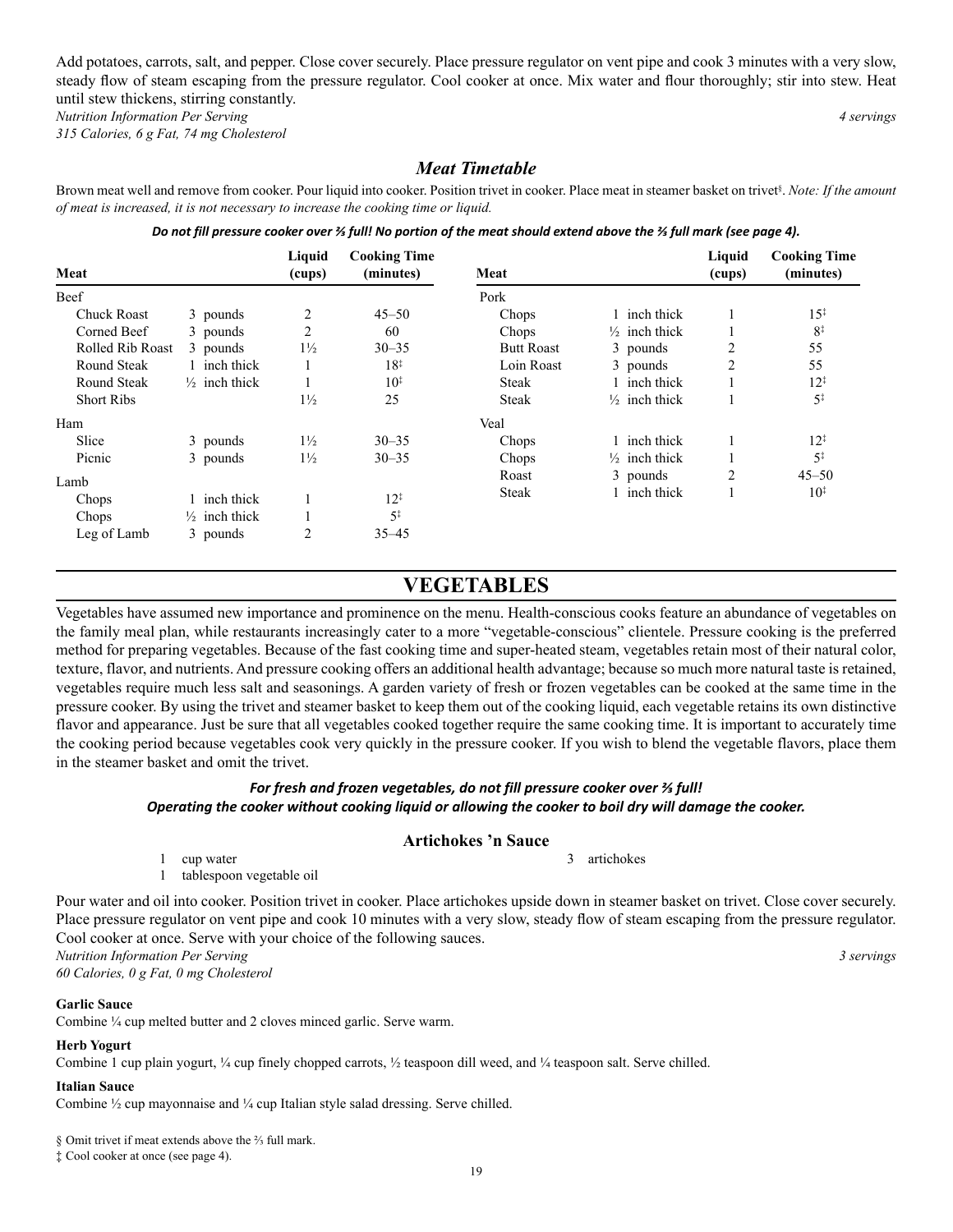#### **Cabbage with Apples**

- $\frac{1}{2}$  cup chicken broth
	- 2 tablespoons frozen apple juice concentrate, thawed Salt and pepper to taste

Add all ingredients to cooker. Close cover securely. Place pressure regulator on vent pipe and cook 4 minutes with a very slow, steady flow of steam escaping from the pressure regulator. Cool cooker at once.

*Nutrition Information Per Serving 6 servings 50 Calories, 0 g Fat, 0 mg Cholesterol*

#### **Glazed Root Vegetables**

2 tablespoons butter 2 medium turnips, peeled, cut into eighths

 $\frac{1}{2}$  small head cabbage, shredded 1 small onion, thinly sliced

- 8 ounces baby carrots
- 2 medium parsnips, peeled, sliced ½ inch thick

1 small tart apple, peeled, cored, and chopped

- 1 cup chicken broth
- 2 tablespoons sugar

Heat butter in pressure cooker over medium heat; add turnip wedges and carrots and sauté for 3 minutes. Add parsnips, chicken broth, ginger, and sugar. Close cover securely. Place pressure regulator on vent pipe and cook 1 minute with a very slow, steady flow of steam escaping from the pressure regulator. Cool cooker at once. Combine water and cornstarch. Stir into sauce. Heat until sauce thickens, stirring constantly.

*Nutrition Information Per Serving 8 servings 77 Calories, 3 g Fat, 8 mg Cholesterol*

#### **Garlic Mashed Potatoes**

- 2 pounds russet potatoes, peeled and diced
- 4 large cloves garlic 1½ cups chicken broth

Place all ingredients except butter, salt, and pepper in cooker. Close cover securely. Place pressure regulator on vent pipe and cook 5 minutes with a very slow, steady flow of steam escaping from the pressure regulator. Cool cooker at once. Allow potatoes, garlic, and broth to remain in cooker. Mash potatoes using a potato masher or hand mixer until desired consistency is reached. Add butter. Season with salt and pepper.

*Nutrition Information Per Serving 6 servings 127 Calories, 4 g Fat, 5 mg Cholesterol*

#### **Maple Glazed Sweet Potatoes**

3 sweet potatoes, peeled, cut into 1- to 1½-inch chunks

¾ cup maple flavored syrup

Place sweet potatoes in pressure cooker. Combine remaining ingredients and pour over potatoes. Close cover securely. Place pressure regulator on vent pipe and cook 5 minutes with a very slow, steady flow of steam escaping from the pressure regulator. Cool cooker at once.

*Nutrition Information Per Serving 6 servings 125 Calories, 2 g Fat, 5 mg Cholesterol*

### *Fresh and Frozen Vegetable Timetables*

When using the vegetable timetables on page 21, cook the vegetables the minimum amount of time indicated if you prefer your vegetables crisp. If you prefer your vegetables soft, cook them the maximum amount of time indicated.

TO PREVENT OVERCOOKING, COOL COOKER AT ONCE AFTER COOKING VEGETABLES, EXCEPT WHEN NOTED.

If the timetable says to cook 0 minutes, this means to cook food until you hear and/or see a steady flow of steam escaping from the pressure regulator, then cool cooker at once.

Quantity of vegetables does not change pressure cooking times. More mature vegetables may require longer pressure cooking times than given in chart.

To assure even heating, separate a block of frozen vegetables.

For fresh and frozen vegetables, pour liquid into cooker. Position trivet in cooker. Place vegetables in steamer basket on trivet.

#### *For fresh and frozen vegetables, do not fill pressure cooker over ⅔ full!*

1 tablespoon butter Salt and pepper to taste

• • • • • • •

2 teaspoons ground ginger

 $\frac{1}{4}$  cup cold water, optional 1 tablespoon cornstarch, optional Salt and pepper to taste

• • • • • • •

 $\frac{1}{2}$  cup water 1 tablespoon melted butter

- $\frac{1}{2}$  teaspoon salt
- 
- 
-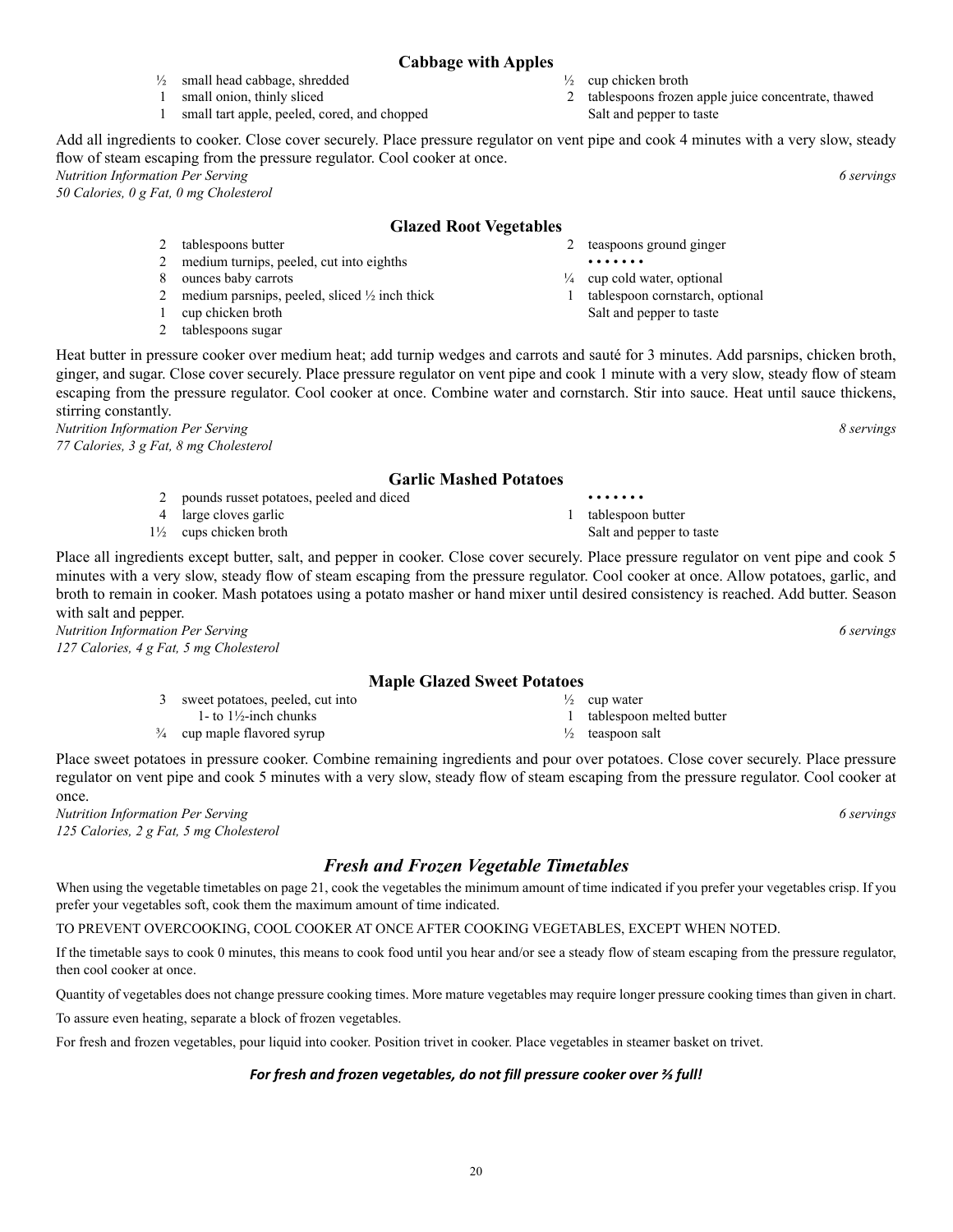### *Fresh Vegetable Timetable*

| Vegetable                              | <b>Size</b>                                                                                                | <b>Cups of Liquid</b>                    | <b>Cooking Time (minutes)</b> |
|----------------------------------------|------------------------------------------------------------------------------------------------------------|------------------------------------------|-------------------------------|
| Artichoke                              | Whole, 6 to 8 ounces                                                                                       | 1                                        | 10                            |
| Asparagus                              | Stems cut into 1-inch pieces                                                                               | $\mathbf{1}$                             | $0 - 1$                       |
| Beans (green, wax)                     | Whole or sliced                                                                                            | $\mathbf{1}$                             | $1 - 3$                       |
| <b>Beets</b>                           | Whole, 2½-inch diameter                                                                                    | $1\frac{1}{2}$                           | $15 - 16$                     |
| <b>Broccoli</b>                        | Flowerets                                                                                                  | $\mathbf{1}$                             | $0 - 2$                       |
| <b>Brussels Sprouts</b>                | Small, 1-inch diameter                                                                                     | 1                                        | $1 - 3$                       |
| Cabbage (red, green)                   | Wedges, 2 inches thick<br>Thinly sliced                                                                    | 1<br>1                                   | $3 - 5$<br>$2 - 3$            |
| Carrots                                | Baby cut<br>$\frac{1}{2}$ -inch slices                                                                     | 1<br>1                                   | $3 - 5$<br>$3 - 5$            |
| Cauliflower                            | Flowerets                                                                                                  | 1                                        | $0 - 2$                       |
| Collards                               | Leaves coarsely chopped, stems thinly sliced                                                               | 1                                        | $3 - 4$                       |
| Corn-on-the-Cob                        | Whole, 2½-inch diameter                                                                                    | 1                                        | $\mathfrak{Z}$                |
| Eggplant                               | Cubed, 1 to $1\frac{1}{2}$ inches thick<br>Sliced, 1/2 inch thick                                          | 1<br>1                                   | $2 - 3$<br>2                  |
| Kale                                   | Leaves coarsely chopped, stems thinly sliced                                                               | 1                                        | $1 - 2$                       |
| Parsnips                               | Sliced, 1/2 inch thick                                                                                     | 1                                        | $0 - 2$                       |
| Peas                                   | Shelled                                                                                                    | 1                                        | $0 - 2$                       |
| Peppers                                | Whole                                                                                                      | 1                                        | $0 - 3$                       |
| Potatoes (sweet)                       | Sliced, 1 to $1\frac{1}{2}$ inches thick<br>Sliced, 1/2 inch thick                                         | 1<br>$\mathbf{1}$                        | $6 - 8$<br>$4 - 5$            |
| Potatoes (white)                       | Whole, 21/2-inch diameter<br>Whole, 11/2-inch diameter<br>Sliced, 3/4 inch thick<br>Sliced, 1/2 inch thick | $1\frac{1}{2}$<br>$\mathbf{1}$<br>1<br>1 | 15<br>10<br>5<br>3            |
| Rutabaga                               | Cubed or sliced, 1 inch thick                                                                              | 1                                        | 3                             |
| Spinach                                | Whole leaves                                                                                               | 1                                        | $\boldsymbol{0}$              |
| Squash (winter) acorn <sup>†</sup>     | Quartered                                                                                                  | 1                                        | 12                            |
| Squash (winter) spaghetti <sup>†</sup> | Halved                                                                                                     | 1                                        | 12                            |
| Squash (yellow, zucchini)              | Sliced, 1 inch thick<br>Sliced, 1/4 to 1/2 inch thick                                                      | $\mathbf{1}$<br>1                        | $\mathbf{1}$<br>$0 - 1$       |
| Swiss Chard                            | Whole leaves                                                                                               | 1                                        | $0 - 1$                       |
| Turnips                                | Sliced or cubed, 3/4 inch thick                                                                            | 1                                        | $3 - 5$                       |

## *Frozen Vegetable Timetable*

| Vegetable                        | Cups of<br>Liquid | <b>Cooking Time</b><br>(minutes) | Vegetable         | Cups of<br>Liquid | <b>Cooking Time</b><br>(minutes) |
|----------------------------------|-------------------|----------------------------------|-------------------|-------------------|----------------------------------|
| Asparagus (cut, spears)          |                   |                                  | $Corn-on-the-Cob$ |                   | $2 - 3$                          |
| Beans (green, wax, french style) |                   | $1 - 2$                          | Lima Beans        |                   | $1 - 2$                          |
| <b>Broccoli</b>                  |                   | $1 - 2$                          | Mixed Vegetables  |                   | $1 - 2$                          |
| <b>Brussels Sprouts</b>          |                   | $2 - 3$                          | Peas              |                   | $1 - 2$                          |
| Cauliflower                      |                   | $1 - 2$                          | Peas and Carrots  |                   | $1 - 2$                          |
| Corn, Cut                        |                   | $L-2$                            | Spinach           |                   | $2 - 4$                          |

§ Do not use trivet; place in steamer basket.

† Let pressure drop of its own accord.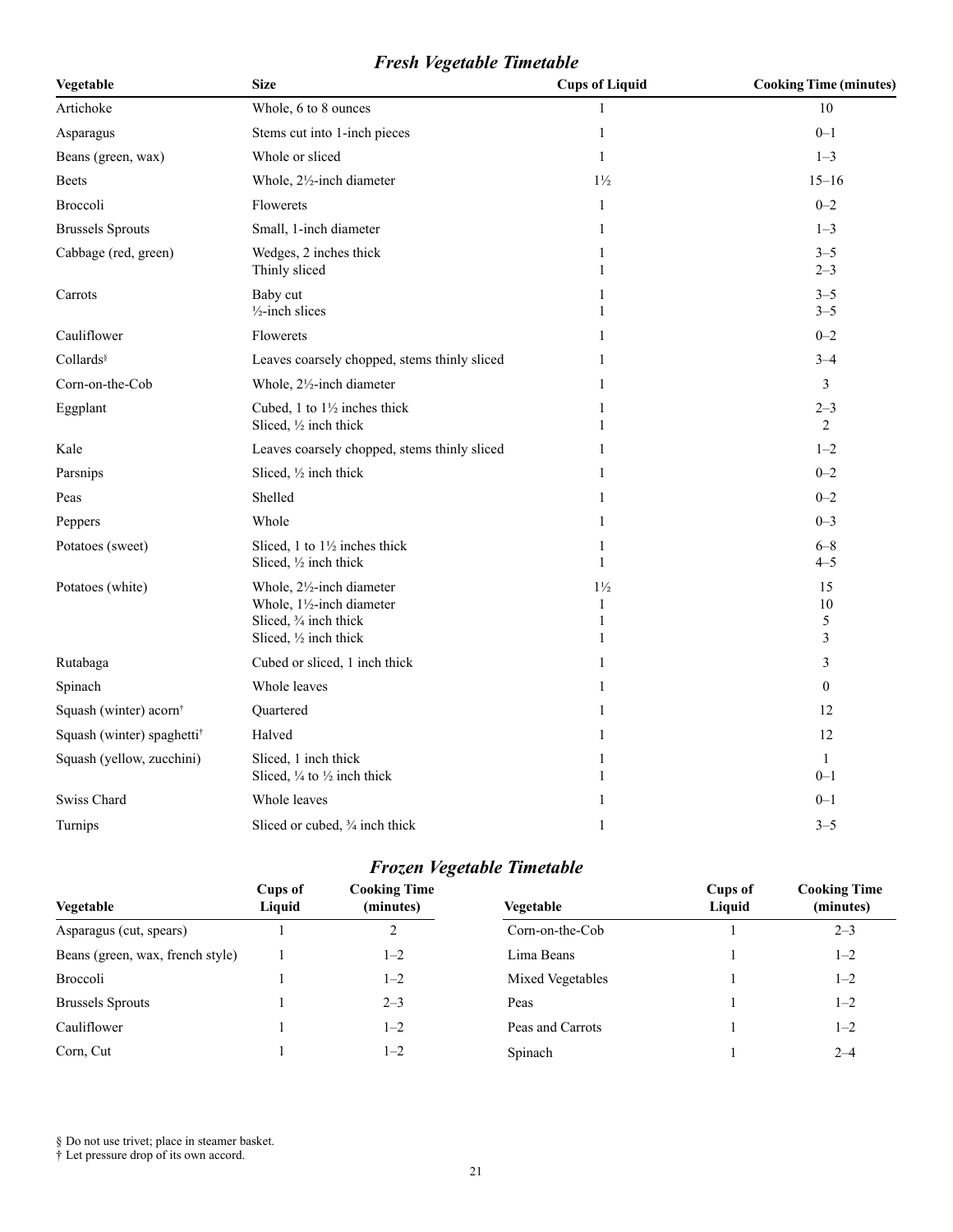### **DRY BEANS AND PEAS**

The pressure cooker is ideal for preparing dry beans and peas quickly. However, dry beans and peas have a tendency to froth and foam during cooking, which could cause the vent pipe to become blocked.

#### **Therefore, it is necessary to use the following cautions when pressure cooking dry beans and peas:**

- (1) **Never** fill the cooker over the ½ full line (this includes beans, ingredients, and water).
- (2) Add 1 tablespoon vegetable oil for cooking.
- (3) Allow pressure to drop of its own accord.

#### *Soaking Beans and Peas*

Soaking is strongly recommended for all beans and peas, except lentils and black-eyed peas, for even cooking and to remove watersoluble, gas-producing starches. Soaking can be done using the traditional or the quick-soak method.

**Traditional Method:** Clean and rinse beans; cover with three times as much water as beans. Soak 4 to 8 hours. Drain.

**Quick Method:** Clean and rinse beans; cover with three times as much water as beans. Bring beans to a boil and boil for 2 minutes. Remove from heat, cover, and let stand for 1 to 2 hours. Drain.

#### *Cooking Beans and Peas*

After soaking, rinse beans and remove any loose skins. Place beans in pressure cooker. Add fresh water to just cover the beans and add 1 tablespoon vegetable oil. Close cover securely. Place pressure regulator on vent pipe and cook according to the times in the timetable below.

For more firm beans for salads and side dishes and when cooking less than 2 cups of beans or peas, use the shorter time.

For soups and stews, use the longer time. **After cooking is complete, allow pressure to drop of its own accord.** 

#### *For dry beans and peas, do not fill pressure cooker over ½ full!*

#### *Operating the cooker without cooking liquid or allowing the cooker to boil dry will damage the cooker.*

#### *Dry Beans and Peas Timetable*

Soak beans and peas, except lentils and black-eyed peas, according to the information above. **Add 1 tablespoon vegetable oil to cooking liquid. DO NOT COOK SPLIT PEAS.** 

| <b>Beans/Peas</b>                 | Cooking Time<br>(minutes) | <b>Beans/Peas</b>              | <b>Cooking Time</b><br>(minutes) | <b>Beans/Peas</b>          | <b>Cooking Time</b><br>(minutes) |
|-----------------------------------|---------------------------|--------------------------------|----------------------------------|----------------------------|----------------------------------|
| Adzuki                            | 1–3                       | <b>Great Northern Beans</b>    | $2 - 5$                          | Navy Beans (pea)           | $1 - 3$                          |
| Anasazi                           | 1–3                       | Kidney Beans                   | 1–3                              | Peas (whole yellow, green) | $6 - 9$                          |
| <b>Black Beans</b>                | $2 - 4$                   | Lentils (brown, green)         | $3 - 5^*$                        | Pinto Beans                | $3 - 6$                          |
| Black-Eyed Peas                   | $2 - 4^{\dagger}$         | Lima Beans $(large)^+$         | $0 - 1$                          | Red Beans                  | $3 - 6$                          |
| Chickpeas (garbanzo) <sup>+</sup> | $7 - 10$                  | Lima Beans (baby) <sup>+</sup> | $1 - 3$                          | Soybeans (beige)           | $8 - 11$                         |

#### **Lentil Curry**

|                | tablespoon vegetable oil | tablespoon curry powder |
|----------------|--------------------------|-------------------------|
| $1\frac{1}{2}$ | cups chopped onion       | teaspoon ground ginger  |
| <sub>0</sub>   | cups water               | .                       |
|                | cups lentils             | teaspoon salt           |
|                | tablespoon coriander     |                         |

Heat oil in cooker over medium heat. Sauté onions. Add water, lentils, coriander, curry powder, and ginger. Close cover securely. Place pressure regulator on vent pipe and cook 3 minutes with a very slow, steady flow of steam escaping from the pressure regulator. Let pressure drop of its own accord. Stir in salt. *Nutrition Information Per Serving 8 servings* 

*190 Calories, 2 g Fat, 0 mg Cholesterol*

ǂ Cooking time is for unsoaked beans.

<sup>+</sup> Add ½ to 1 teaspoon salt to soaking and cooking water to keep bean skins intact.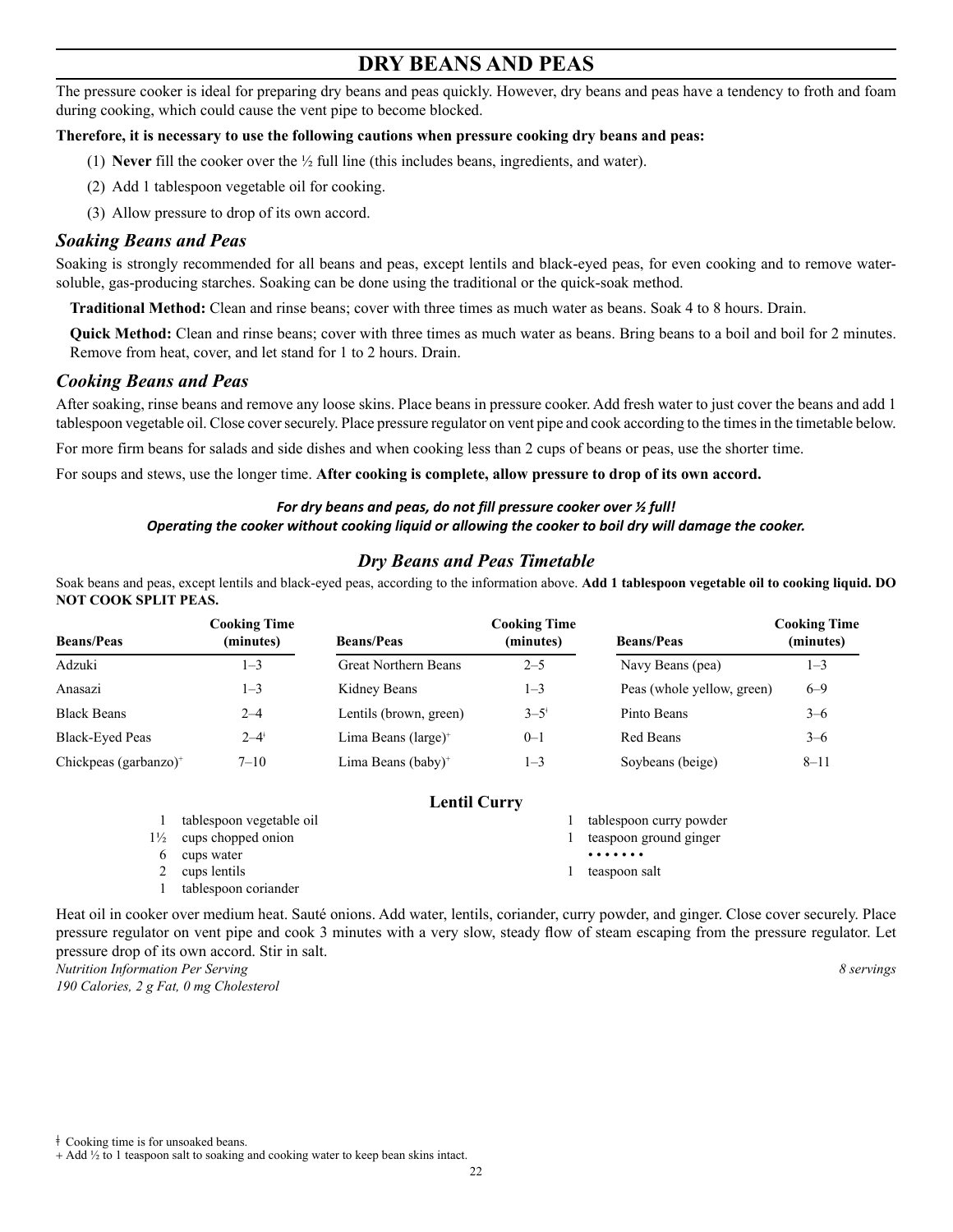#### **Baked Beans**

- $\frac{1}{3}$  cup brown sugar
- $\frac{1}{2}$  teaspoon dry mustard
- $\frac{1}{4}$  teaspoon black pepper • • • • • • •
	- Salt to taste

Soak beans according to instructions on page 22. Drain. Add drained navy beans and remaining ingredients except salt to cooker. Close cover securely. Place pressure regulator on vent pipe and cook 35 minutes with a very slow, steady flow of steam escaping from the pressure regulator. Let pressure drop of its own accord. *Nutrition Information Per Serving 6 servings* 

*264 Calories, 4 g Fat, 5 mg Cholesterol*

#### **Savory White Beans**

2 cups navy beans 3 cups chicken broth

1 8-ounce slice uncooked ham, diced

1 cup chopped onion

2 cups navy beans 3 cups water  $\frac{1}{4}$  cup catsup  $\frac{1}{4}$  cup molasses

1 medium onion, minced

- 1 cup sliced carrots
- 1 tablespoon minced garlic
- 1 tablespoon vegetable oil

Soak beans according to instructions on page 22; drain. Add all ingredients except salt to cooker. Close cover securely. Place pressure regulator on vent pipe and cook 2 minutes with a very slow, steady flow of steam escaping from the pressure regulator. Let pressure drop of its own accord.

*Nutrition Information Per Serving 7 servings 254 Calories, 3 g Fat, 0 mg Cholesterol*

## **GRAINS**

Grains are an important, but often little recognized, part of a healthy diet. They contribute complex carbohydrates, soluble and insoluble fiber, and other nutrients. Yet with all these benefits, grains are low in fat. Grains can be prepared quickly and conveniently with the pressure cooker. With a pressure cooker it is not necessary to soak or simmer grains for several hours.

#### **During cooking many grains tend to froth, foam, and sputter and could cause the vent pipe to become blocked. Therefore, to contain frothing and foaming during the cooking period, grains must be prepared in a bowl covered with aluminum foil in the pressure cooker.**

Preparing grains in a bowl also minimizes cleanup which can be difficult if the grains stick to the bottom of the cooker. The bowl can be metal, such as stainless steel, or oven-safe glass. If using glass, increase cooking time by 1 to 5 minutes depending on the length of the recommended cooking time.

#### *For grains, do not fill pressure cooker over ½ full!*

#### *Operating the cooker without cooking liquid or allowing the cooker to boil dry will damage the cooker.*

### *Grain Timetable*

Combine the desired grain and the amount of water or broth indicated in the table below in a bowl which fits loosely in the pressure cooker. Cover bowl firmly with aluminum foil. Pour two cups water into cooker. Place bowl in steamer basket in cooker. Close cover securely. Place pressure regulator on vent pipe and **cook for the time indicated in the table below with a very slow, steady flow of steam escaping from the pressure regulator. After pressure cooking, allow pressure to drop of its own accord.**

Using tongs or hot pads, carefully remove bowl from cooker. Remove foil. Before serving, separate the grains by lifting gently with a fork while steaming. It may be necessary to allow excess moisture to evaporate from some grains. If excessive moisture remains, drain before using grains.

| Grain<br>$(1 \text{ cup})$ | Liquid in<br><b>Bowl</b> (cups) | Cook Time<br>(minutes) | Grain<br>$(1 \text{ cup})$ | Liauid in<br><b>Bowl</b> (cups) | <b>Cook Time</b><br>(minutes) | Grain<br>$(1 \text{ cup})$ | Liquid in<br><b>Bowl</b> (cups) | Cook Time<br>(minutes) |
|----------------------------|---------------------------------|------------------------|----------------------------|---------------------------------|-------------------------------|----------------------------|---------------------------------|------------------------|
| Amaranth                   | $1\frac{3}{4}$                  | $4 - 5$                | Millet                     |                                 | $9 - 10$                      | Rice (white)               | $1\frac{1}{2}$                  | $5 - 8$                |
| Barley (Hulled)            | $2\frac{1}{2}$                  | $25 - 28$              | Oats (whole groats)        | $1\frac{1}{2}$                  | $20 - 25$                     | <b>Rye Berries</b>         | $1\frac{1}{2}$                  | $20 - 25$              |
| Barley (Pearl)             | $2\frac{1}{2}$                  | $9 - 12$               | Oats (steel cut)           | ∠                               | $4 - 5$                       | Spelt                      |                                 | $25 - 30$              |
| Buckwheat                  | ↑                               | $3 - 4$                | Ouinoa                     | $1\frac{1}{2}$                  |                               | <b>Wheat Berries</b>       | ↑                               | $25 - 30$              |
| <b>Bulgar</b>              | $1\frac{1}{2}$                  | $2 - 3$                | Rice (brown)               | $1\frac{1}{2}$                  | $10 - 12$                     | Wild Rice                  | $1\frac{1}{2}$                  | $20 - 25$              |

1 small bay leaf

¼ teaspoon black pepper • • • • • • • Salt to taste

 $\frac{1}{2}$  teaspoon thyme  $\frac{1}{4}$  teaspoon rosemary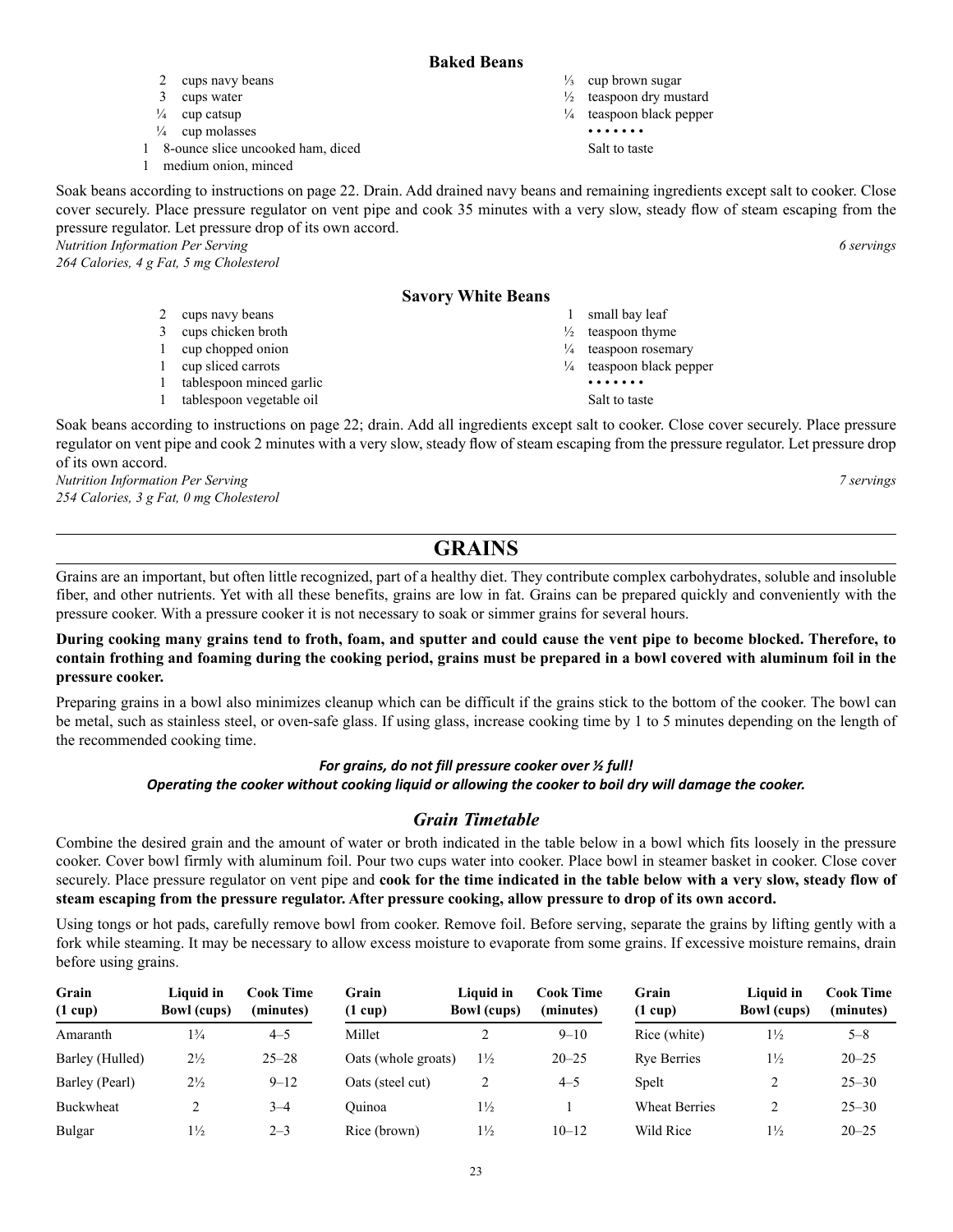### **Brown Rice with Veggies**

- 1 cup natural brown rice
- 1½ cups chicken stock or broth 1 large tomato, peeled, seeded, chopped
- $\frac{1}{2}$  cup diced carrot
- $\frac{1}{2}$  cup diced celery
- $\frac{1}{2}$  cup diced green pepper

Combine rice and chicken stock in a metal bowl which fits loosely in cooker. Stir in vegetables and almonds. Cover bowl firmly with aluminum foil. Pour 2 cups water into cooker. Place bowl in steamer basket in cooker. Close cover securely. Place pressure regulator on vent pipe and cook 10 minutes with a very slow, steady flow of steam escaping from the pressure regulator. Let pressure drop of its own accord. Open cooker, remove foil, and set rice aside to steam. Stir in parsley. *Nutrition Information Per Serving 4 servings* 

*290 Calories, 10 g Fat, 0 mg Cholesterol*

#### **Risotto with Artichoke Hearts and Sun-Dried Tomatoes**

- 1 tablespoon olive oil
- 1 cup arborio rice
- 2 cloves garlic, minced
- 2 cups chicken broth

**2 tables**poons butter 1 small onion, chopped 2 cups long-grain white rice

- $\frac{1}{3}$  cup white wine
- ⅓ cup dried tomatoes, chopped
- 2 cups water

Heat oil in cooker over medium heat; add rice and stir for 2 minutes until coated and slightly translucent. Add garlic; cook for 1 minute. Combine rice, garlic, broth, white wine, and tomatoes in a metal bowl which fits loosely in cooker. Cover bowl firmly with aluminum foil. Pour water into cooker. Place bowl in steamer basket in cooker. Close cover securely. Place pressure regulator on vent pipe and cook 8 minutes with a very slow, steady flow of steam escaping from the pressure regulator. Let pressure drop of its own accord. Open cooker and remove foil. Stir artichoke hearts, Parmesan cheese, and thyme into rice. *Nutrition Information Per Serving 4 servings* 

*220 Calories, 5 g Fat, 4 mg Cholesterol*

#### **Seasoned Rice Pilaf**

- $\frac{1}{2}$  teaspoon salt
- 
- $\frac{1}{4}$  teaspoon pepper
- 2 cups water

1¾ cups water

Heat butter in cooker over medium heat. Sauté onions until tender. Combine onion with rice, broth, 1¼ cups water, salt, oregano, and pepper in a metal bowl which will fit loosely in cooker. Cover bowl firmly with aluminum foil. Pour 2 cups water into cooker. Place bowl in steamer basket in cooker. Close cover securely. Place pressure regulator on vent pipe and cook 5 minutes with a very slow, steady flow of steam escaping from the pressure regulator. Let pressure drop of its own accord. Open cooker, remove foil, and set rice aside to steam. *Nutrition Information Per Serving 8 servings 210 Calories, 4 g Fat, 8 mg Cholesterol*

Variation: Grecian Rice Pilaf

After pressure has dropped of its own accord, combine rice,  $\frac{3}{4}$  cup peas,  $\frac{1}{2}$  cup sliced ripe olives, and 1 red pepper, coarsely chopped. Allow rice to steam uncovered 5 minutes.

#### **Wild Rice with Raisins and Pecans**

| 2 cups water                      |
|-----------------------------------|
| .                                 |
| $\frac{3}{4}$ cup golden raisins  |
| $\frac{1}{3}$ cup pecans, toasted |
|                                   |

Heat oil in cooker over medium heat. Sauté onion. Combine onion with wild rice and beef broth in a metal bowl which fits loosely in cooker. Cover bowl firmly with aluminum foil. Pour water into cooker. Place bowl in steamer basket in cooker. Close cover securely. Place pressure regulator on vent pipe and cook 25 minutes with a very slow, steady flow of steam escaping from the pressure regulator. Let pressure drop of its own accord. Open cooker and remove aluminum foil; add raisins and allow to steam for 5 minutes. Remove bowl from cooker; stir in pecans. *Nutrition Information Per Serving 8 servings* 

*167 Calories, 5 g Fat, 0 mg Cholesterol*

- $\frac{1}{2}$  cup sliced green onion 1 package (2 ounces) sliced blanched almonds
- 2 cups water
- • • • •
- $\frac{1}{4}$  cup chopped parsley

- • • • 1 can (13¾ ounces) artichoke hearts, drained and coarsely chopped ¼ cup grated Parmesan cheese
- 1½ tablespoons fresh thyme or 1½ teaspoons dried thyme Salt and pepper to taste

 $\frac{1}{2}$  teaspoon oregano

2 cups chicken broth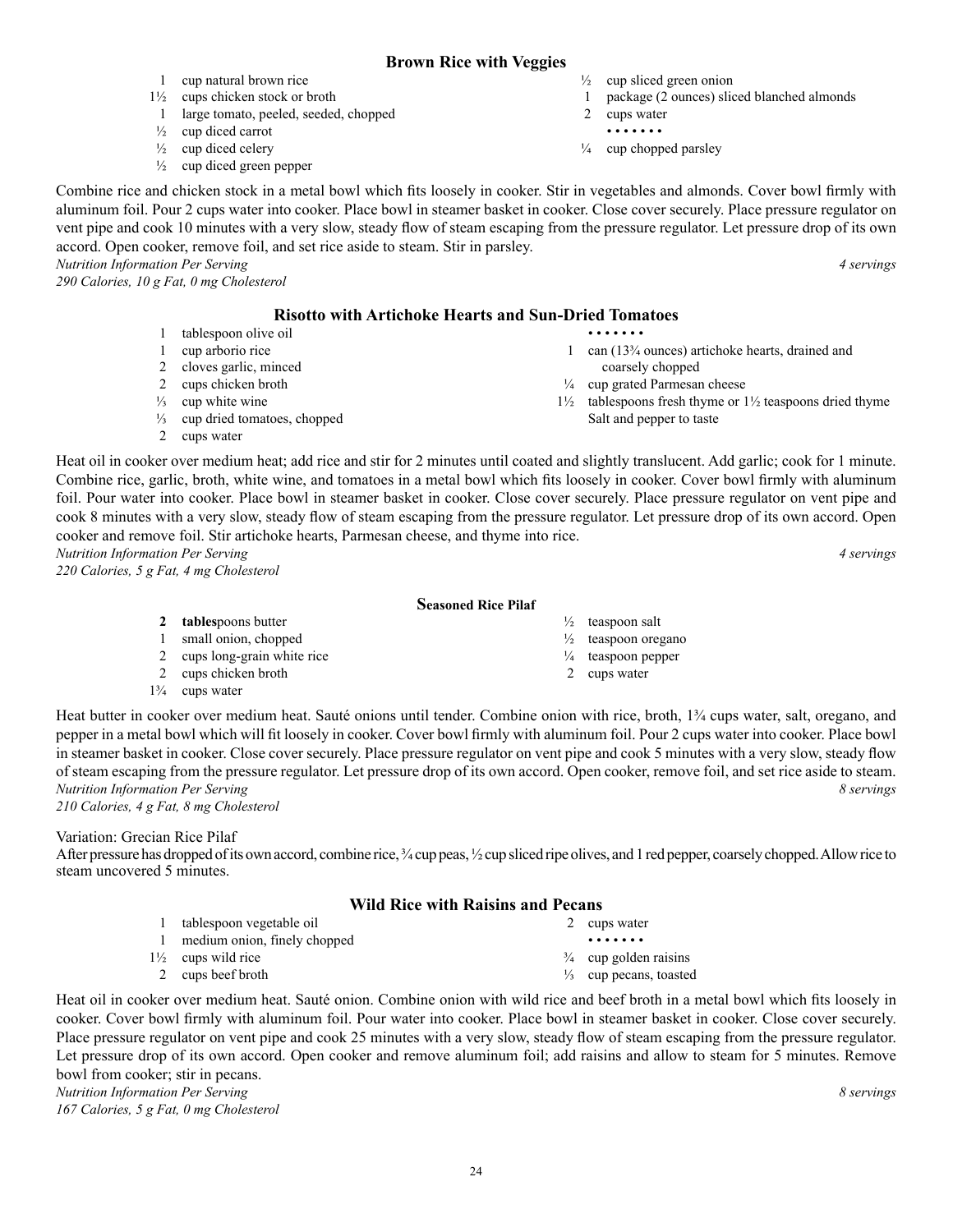### **DESSERTS**

Add a fabulous finale to any meal with desserts prepared in your pressure cooker. Pressure cooking gives an even texture to pudding and a satiny feel to custards.

Desserts may be prepared in oven-safe custard cups or any metal mold which will fit loosely in the steamer basket in the pressure cooker. Fill molds only ⅔ full to allow for expansion of food. Coversecurely with aluminum foilshaped to the sides of the mold. Place the steamer basket in the cooker. Then place the mold or custard cups in the steamer basket. Up to four custard cups of dessert can be pressure cooked at a time. Place two custard cups in the steamer basket. Then, stack the other two custard cups opposite the bottom two custard cups.

To test custards for doneness, insert a knife into the center. If the knife comes out clean, it is done. If not, it will be necessary to bring the cooker back up to pressure and cook the custard a minute or two longer.

#### **Do not cook applesauce, cranberries, or rhubarb in the pressure cooker.**

#### *For desserts, do not fill pressure cooker over ⅔ full! Operating the cooker without cooking liquid or allowing the cooker to boil dry will damage the cooker.*

#### **Stuffed Apples**

- $\frac{1}{4}$  cup golden raisins
- $\frac{1}{2}$  cup dry red wine
- $\frac{1}{4}$  cup chopped nuts
- 2 tablespoons sugar
- ½ teaspoon grated orange rind

Soak raisins in wine for at least 30 minutes. Drain, reserving wine. Combine raisins, nuts, sugar, orange rind, and cinnamon. Core apples, cutting to but not through bottoms. Peel top one-third of apples. Place each apple on square of aluminum foil that is large enough to completely wrap apple. Fill centers with raisin mixture. Top each with one-fourth of the butter. Wrap foil around apple, pinching firmly together at top. Place reserved wine, water, and apples in cooker. Place pressure regulator on vent pipe and cook 10 minutes with a very slow, steady flow of steam escaping from the pressure regulator. Cool cooker at once. *Nutrition Information Per Serving 4 servings* 

*224 Calories, 8 g Fat, 8 mg Cholesterol*

#### **Rice Pudding**

1 cup long-grain white rice 1½ cups water 1 cup water • • • • • • • 1 cup whole milk  $\frac{1}{2}$  cup sugar  $\frac{1}{2}$  cup raisins  $\frac{1}{2}$  teaspoon cinnamon

Combine rice and 1½ cups water in a metal bowl which fits loosely in cooker. Cover bowl firmly with aluminum foil. Pour 1 cup water into cooker. Place bowl in steamer basket in cooker. Close cover securely. Place pressure regulator on vent pipe and cook 10 minutes with a very slow, steady flow of steam escaping from the pressure regulator. Cool cooker at once. Stir milk, sugar, raisins, and cinnamon into rice. Cover bowl firmly with aluminum foil. Place bowl in steamer basket in cooker. Close cover securely. Place pressure regulator on vent pipe and cook 3 minutes with a very slow, steady flow of steam escaping from the pressure regulator. Let pressure drop of its own accord.

*Nutrition Information Per Serving 6 servings 238 Calories, 2 g Fat, 24 mg Cholesterol*

#### **Vanilla Custard**

- 2 cups low-fat milk
- 2 eggs, slightly beaten
- $\frac{1}{4}$  cup sugar
- $\frac{1}{4}$  teaspoon salt

Combine milk, eggs, sugar, salt, and vanilla. Pour into individual custard cups. Sprinkle nutmeg on custards. Cover each cup firmly with aluminum foil. Pour water into cooker. Place custard cups in steamer basket in cooker. Close cover securely. Place pressure regulator on vent pipe and cook 5 minutes with a very slow, steady flow of steam escaping from the pressure regulator. Cool cooker at once. Chill. *Nutrition Information Per Serving 4 servings 137 Calories, 4 g Fat, 118 mg Cholesterol*

#### **Variation: Coconut Custard**

Sprinkle 1 tablespoon coconut over top of each vanilla custard before cooking.

- 
- ½ teaspoon vanilla Nutmeg
- 1 cup water

 $\frac{1}{2}$  teaspoon ground cinnamon 4 cooking apples

- 1 tablespoon butter
- 1 cup water

- 
-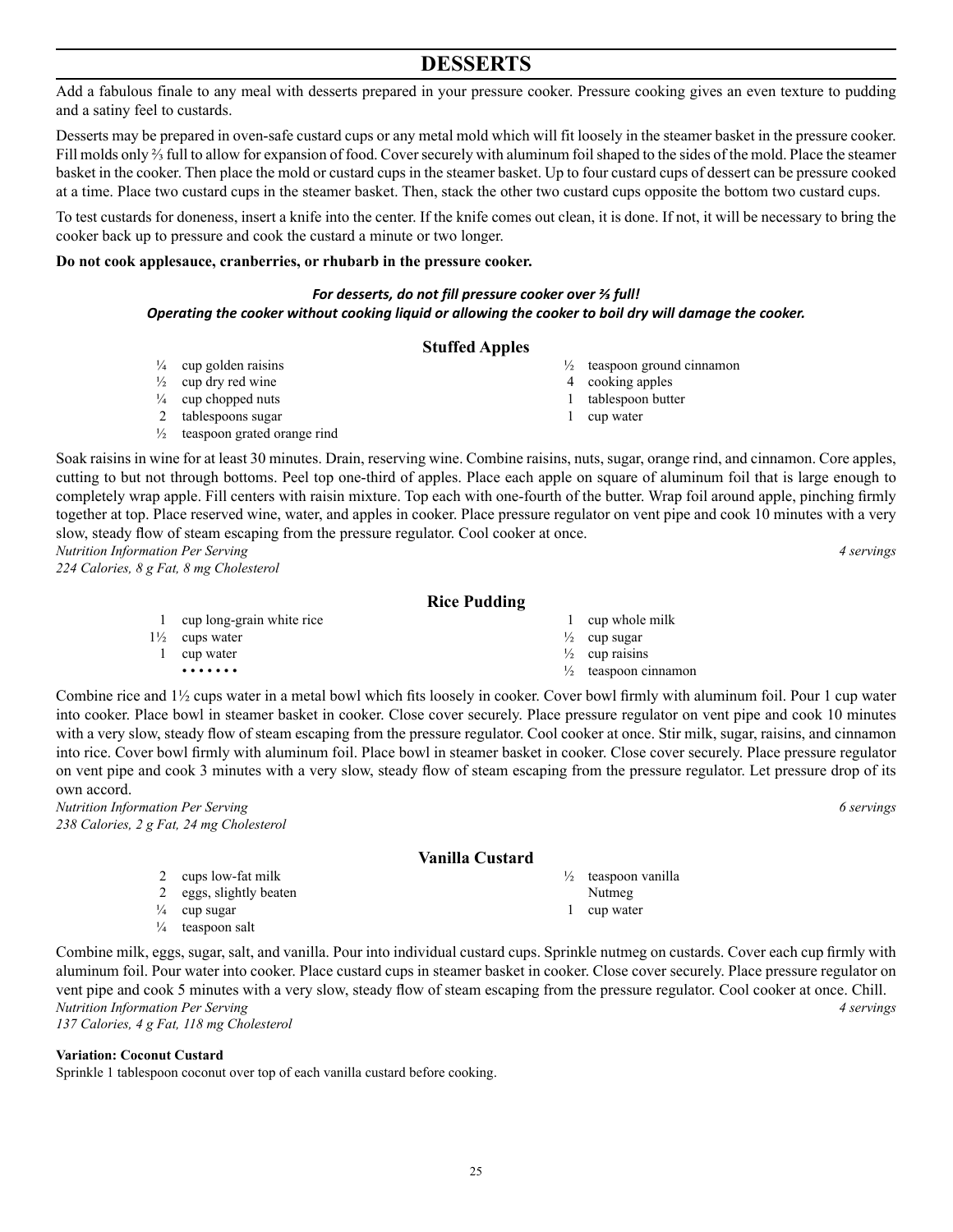#### **Petite Pumpkin Custard**

- 1 can (16 ounces) solid-pack pumpkin
- 1 can (14 ounces) sweetened condensed milk
- 3 eggs, beaten
- 1 teaspoon ground cinnamon
- 1 teaspoon finely chopped candied ginger, optional

Mix pumpkin, milk, eggs, cinnamon, ginger, and cloves. Pour into individual custard cups. Cover each cup firmly with aluminum foil. Pour water into cooker. Place custard cups in steamer basket in cooker. Close cover securely. Place pressure regulator on vent pipe and cook 10 minutes with a very slow, steady flow of steam escaping from the pressure regulator. Cool cooker at once. Refrigerate until chilled. Serve with whipped cream, if desired. *Nutrition Information Per Serving 8 servings* 

*207 Calories, 6 g Fat, 97 mg Cholesterol*

#### **Tapioca Pudding**

- 2 cups low-fat milk 2 tablespoons quick cooking tapioca
- 2 eggs, slightly beaten

4 cups apples, peeled and sliced 1 tablespoon lemon juice  $\frac{1}{2}$  cup quick cooking oats  $\frac{1}{4}$  cup brown sugar

Scald milk and tapioca. Remove from heat and let stand 15 minutes. Combine eggs, sugar, and vanilla. Add milk and tapioca, stirring constantly. Pour into individual custard cups. Cover firmly with aluminum foil. Pour water into cooker. Place custard cups in steamer basket in cooker. Close cover securely. Place pressure regulator on vent pipe and cook 5 minutes with a very slow, steady flow of steam escaping from the pressure regulator. Cool cooker at once. Chill.

*Nutrition Information Per Serving 6 servings* 

*113 Calories, 3 g Fat, 75 mg Cholesterol*

#### **Oatmeal Apple Crisp**

- 2 tablespoons flour
- 1 teaspoon cinnamon
- 2 tablespoons butter, softened
- 1 cup water
- Sprinkle apples with lemon juice. Combine oats, brown sugar, flour, and cinnamon. Cut in butter until coarse meal forms. Place apples in a greased bowl that will loosely fit in cooker. Sprinkle oat mixture evenly over apples. Cover bowl firmly with aluminum foil. Pour water into cooker. Place bowl in steamer basket in cooker. Close cover securely. Place pressure regulator on vent pipe and cook 20 minutes with a very slow, steady flow of steam escaping from the pressure regulator. Cool cooker at once. *Nutrition Information Per Serving 4 servings*

*209 Calories, 7 g Fat, 16 mg Cholesterol*

#### **Cheesecake**

1 8-ounce package cream cheese 1 3-ounce package cream cheese  $\frac{1}{2}$  cup sugar

Beat cream cheese until smooth. Add sugar and beat in eggs. Pour mixture into buttered custard cups. Top with vanilla wafer crumbs. Cover each cup firmly with aluminum foil. Pour water into cooker. Place custard cups in steamer basket in cooker. Close cover securely. Place pressure regulator on vent pipe and cook 15 minutes with a very slow, steady flow of steam escaping from the pressure regulator. Cool cooker at once. Cool cheesecake. Cut around inside of cups to loosen and invert onto serving dish. Chill. If desired, top with one of the following sauces.

*Nutrition Information Per Serving 6 servings 305 Calories, 23 g Fat, 157 mg Cholesterol*

#### **Caramel Sauce**

Combine ¼ cup soft cream cheese, ¼ cup brown sugar, 1 tablespoon granulated sugar, and ¼ teaspoon vanilla. Mix thoroughly. Spoon over cheesecake. Garnish with pecans. Refrigerate until serving.

#### **Fruit Sauce**

Spoon canned fruit pie filling of your choice over cheesecake. Refrigerate until serving.

- ¼ teaspoon ground cloves
- 1 cup water

 $\frac{1}{3}$  cup sugar ½ teaspoon vanilla 1 cup water

• • • • • • • Whipped cream, optional

- 2 eggs  $\frac{1}{2}$  cup vanilla wafer crumbs
- 2½ cups water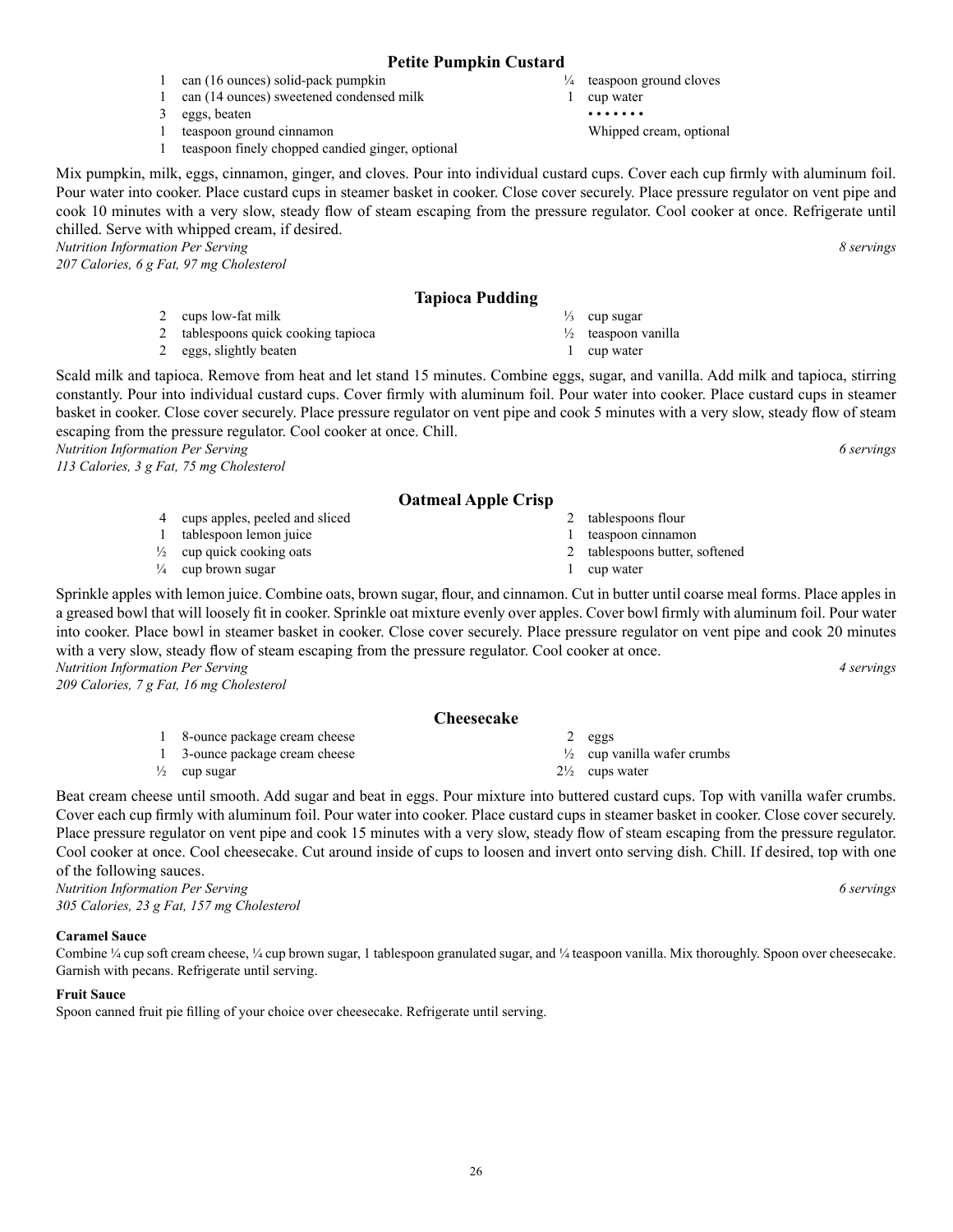## **RECIPE INDEX**

| Risotto with Artichoke Hearts and Sun-Dried Tomatoes 24                       |                                                                             |
|-------------------------------------------------------------------------------|-----------------------------------------------------------------------------|
| Spaghetti Meat Sauce<br>Stuffed Flank Steak<br>Stuffed Pork Chops             | 17<br>17<br>16<br>16<br>18<br>18<br>19<br>16<br>18<br>17<br>18<br>-18<br>17 |
| Chicken Breasts Tarragon<br>Chicken Cacciatore<br>Sweet 'n Sour Chicken Wings | 13<br>15<br>15<br>13<br>13<br>14<br>14<br>14<br>15<br>13<br>14<br>15        |

| -12                        |
|----------------------------|
|                            |
|                            |
| Seafood Gumbo<br>-12       |
|                            |
| 12                         |
|                            |
|                            |
|                            |
|                            |
|                            |
|                            |
|                            |
|                            |
|                            |
|                            |
|                            |
|                            |
|                            |
|                            |
|                            |
|                            |
| Artichokes 'n Sauce<br>-19 |
|                            |
|                            |
|                            |
|                            |
|                            |
|                            |
|                            |